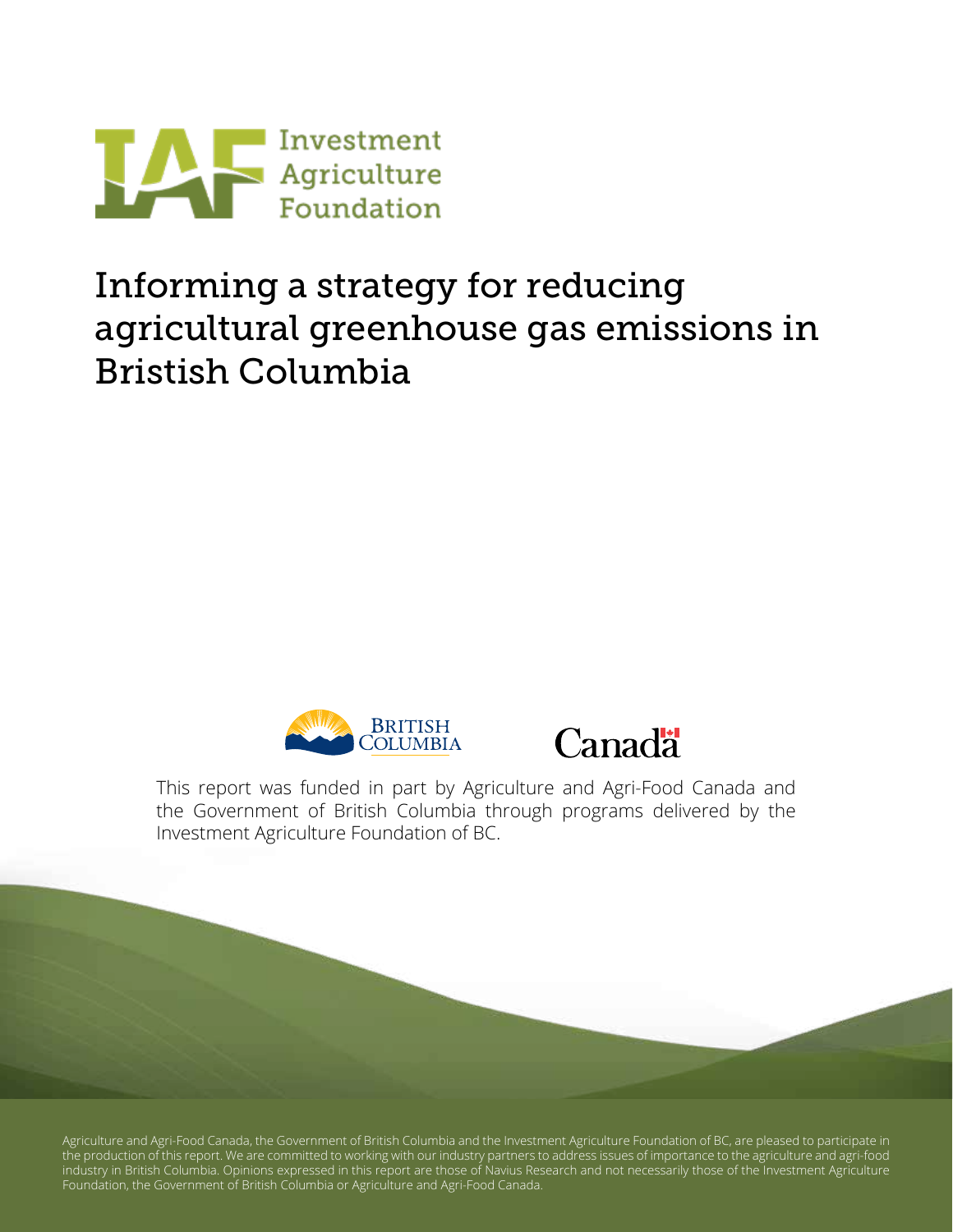

# **Informing a strategy for reducing agricultural greenhouse gas emissions in BC**

**Report prepared for the Investment Agriculture Foundation**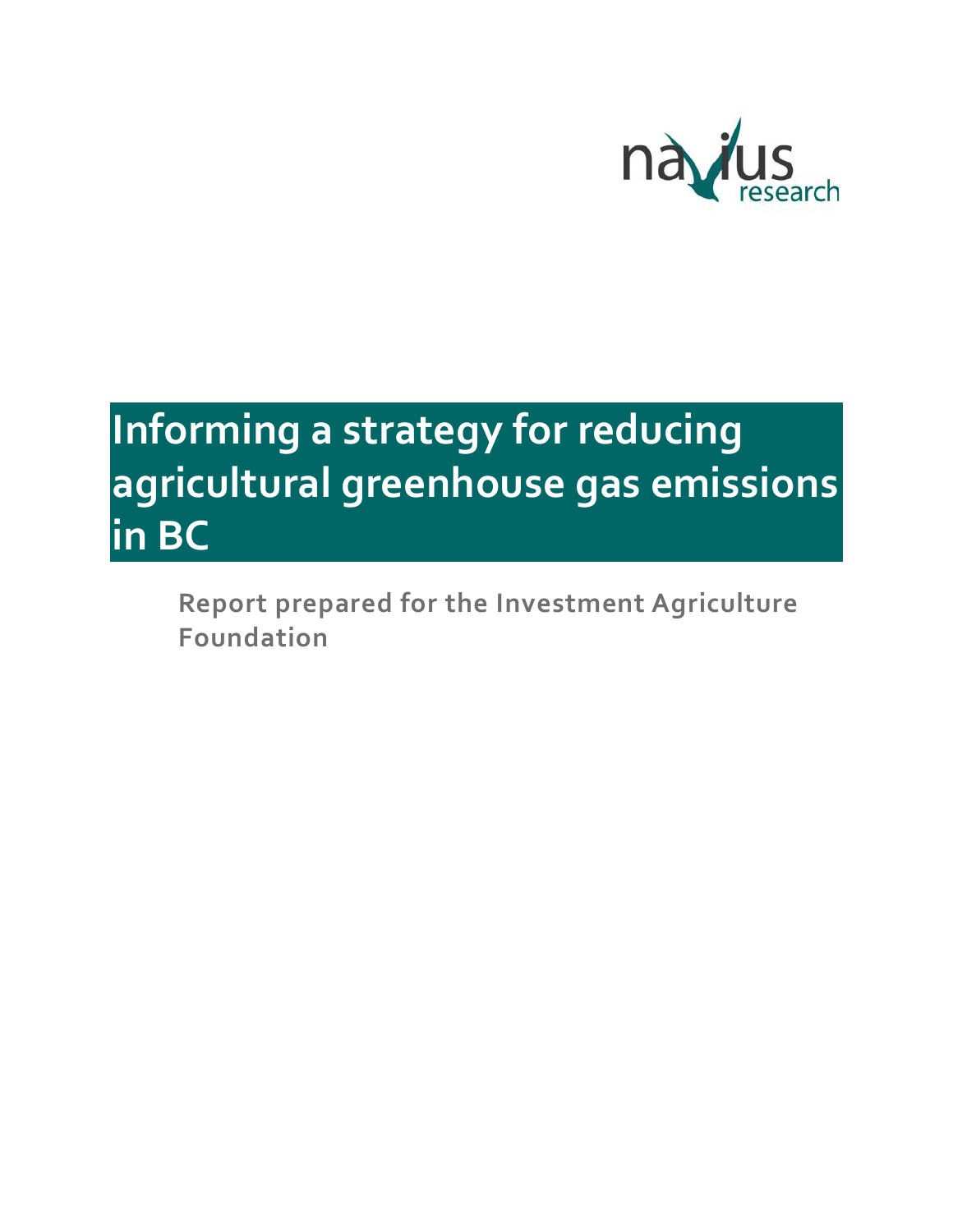

#### SUBMITTED TO

Chris Reed Investment Agriculture Foundation

December 17, 2021

#### SUBMITTED BY

Navius Research Inc. Box 48300 Bentall Vancouver BC V7X 1A1

[Contact@NaviusResearch.com](mailto:Contact@NaviusResearch.com)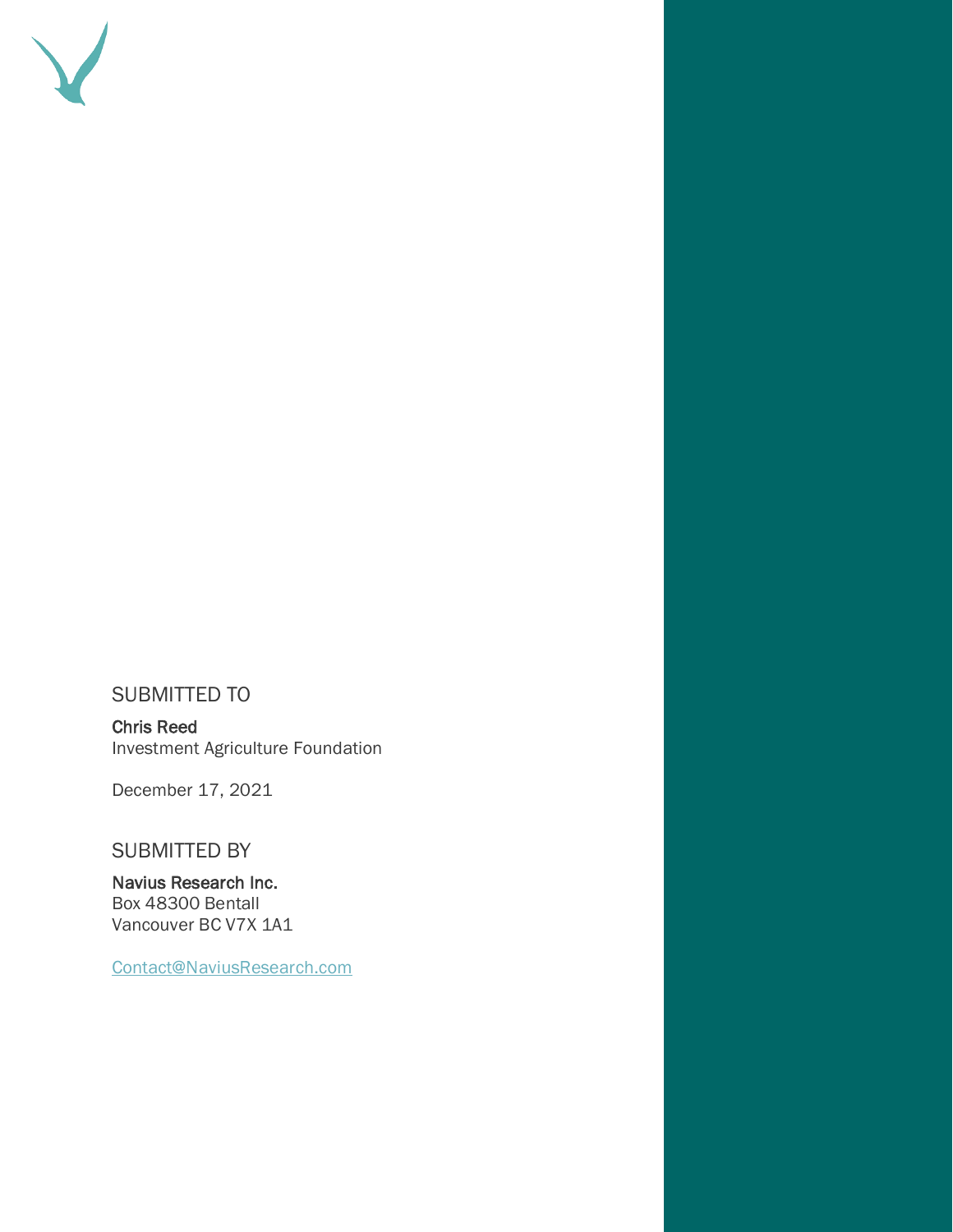

# **About Us**

Navius Research Inc. is an independent and non-partisan consultancy based in Vancouver. We operate proprietary energyeconomy modeling software designed to quantify the impacts of climate change mitigation policy on greenhouse gas emissions and the economy. We have been active in this field since 2008 and have become one of Canada's leading experts in modeling the impacts of energy and climate policy. Our analytical framework is used by clients across the country to inform energy and greenhouse gas abatement strategy.

We are proud to have worked with:

- Most provincial and territorial governments, as well as the federal government.
- Utilities, industry associations and energy companies.
- Non-profit and research organizations with an interest in energy, climate change and economics.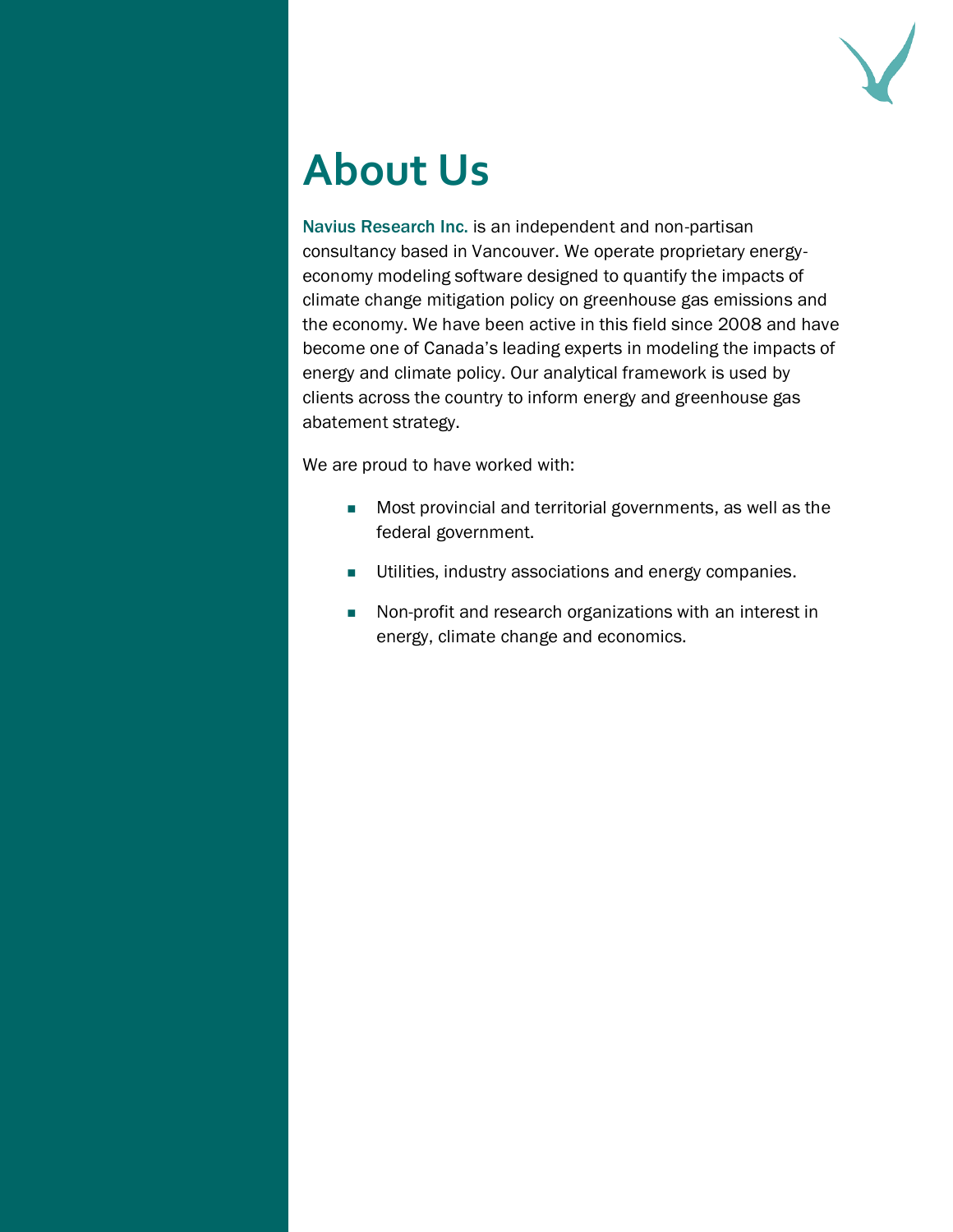

Page intentionally left blank to facilitate double-sided printing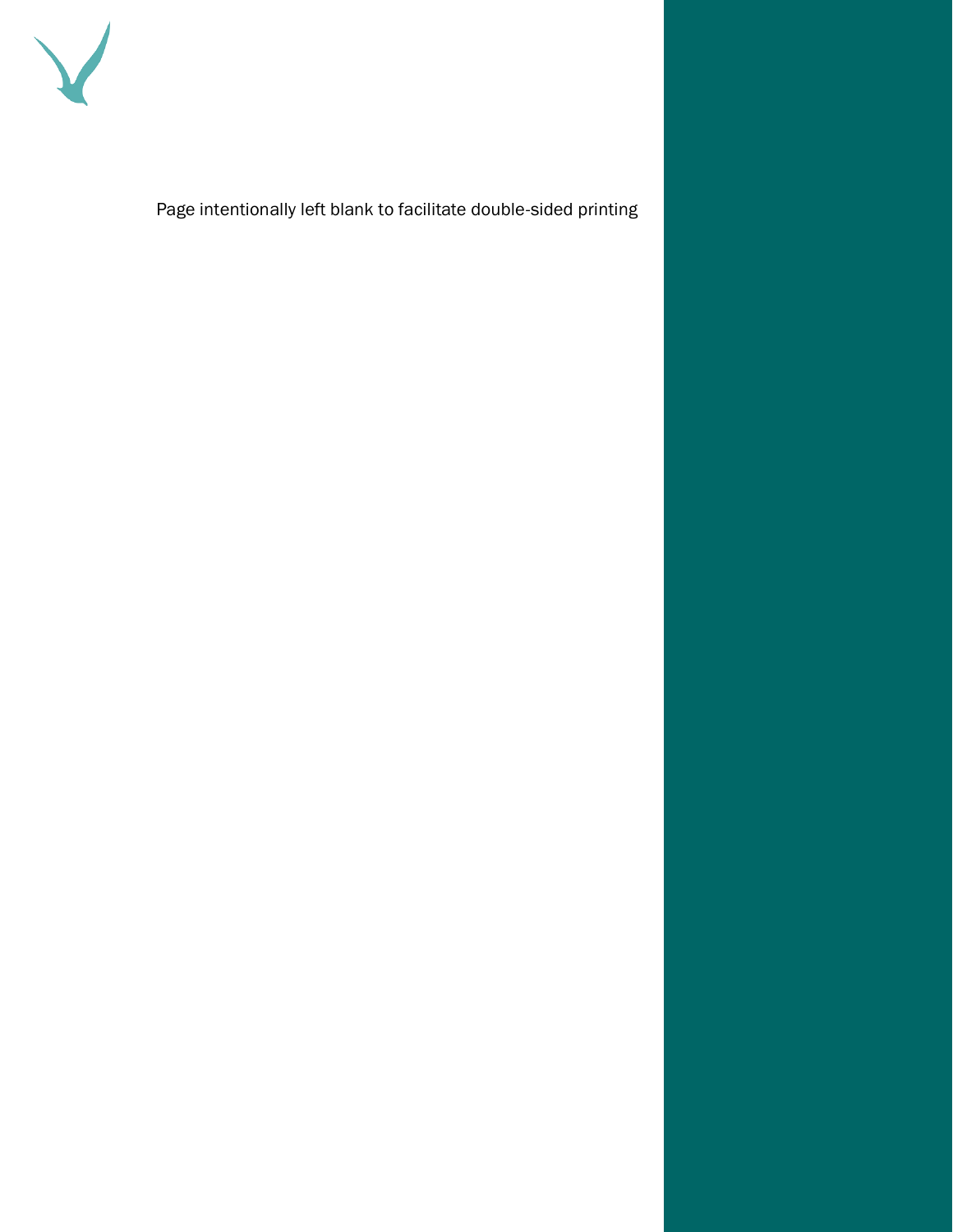## <span id="page-5-0"></span>**Summary**

The Investment Agriculture Foundation (IAF) commissioned Navius Research to evaluate greenhouse gas abatement opportunities in BC's agricultural sector. The objectives of this analysis are to identify the most promising technologies, fuels and actions that can help reduce emissions from agriculture and to quantify the level of abatement that is feasible in this sector in 2030 and beyond.

To accomplish these objectives, we employ Navius' gTech energy-economy model to simulate the achievement of BC's emissions targets and to understand the role of various abatement options in achieving those targets.

This study is an initial step to exploring the abatement potential in agriculture. It also resulted in a modeling framework that can be used to conduct deep analyses in the future, for example by examining the impact of specific policies on agricultural emissions and output.

Key findings of this analysis include:

- Agricultural emissions are likely to grow in the absence of new policies, resulting in an increasing gap between emissions and potential sectoral targets that are measured relative to a historical baseline. In 2019, the most recent year of available historical data, agriculture emissions were 17% above 2007 levels. By 2030, this could rise to as much as 30% unless the emissions intensity of agricultural operations declines.
- Mitigation actions are available, or likely to be available in the future, for most sources of agricultural emissions. The adoption of these actions could limit this increase to 16% above 2007 levels in 2030. For comparison, BC's provincial target calls for a 40% reduction in emissions across the economy.
- Planting cover crops and implementing rotational grazing for cattle are relatively low-cost actions with high abatement potential, making them a natural focus for near-term mitigation efforts. Other actions are more costly and/or have a lower abatement potential.
- For BC to achieve its greenhouse gas targets in a cost-effective manner:
	- ➢ All abatement measures in agronomy are widely adopted by 2030, including cover crops, 4R nitrogen management and nitrification inhibitors.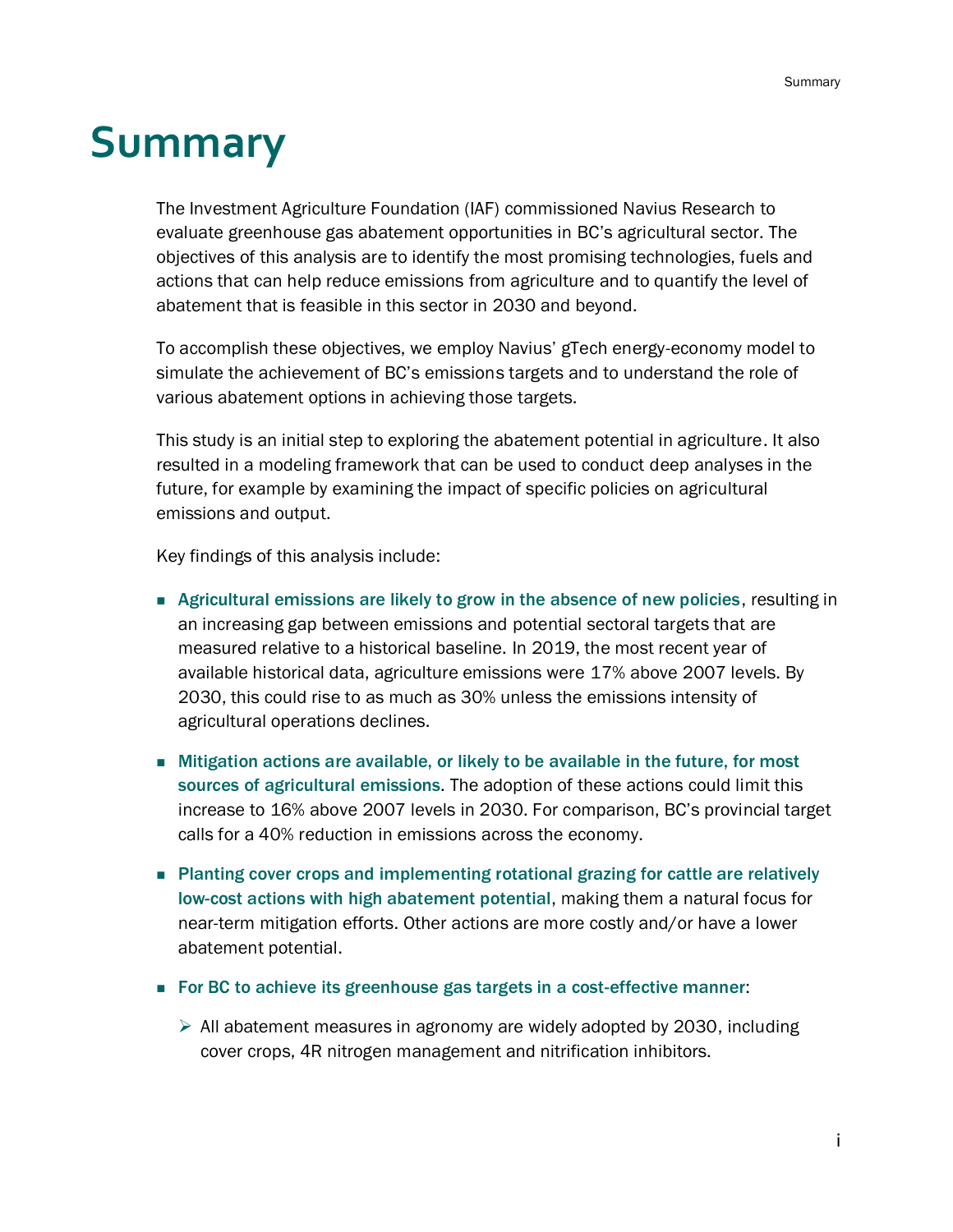- $\triangleright$  In livestock, anaerobic digestion is adopted wherever feasible, while other actions (manure composting, rotational grazing and feed additives for grain-fed cattle) are also widely implemented by 2030.
- $\triangleright$  The transition to zero carbon energy sources and carriers (especially bioenergy and clean electricity) is underway by 2030 and complete by mid-century.
- Greenhouse gas reductions can be achieved while maintaining agricultural output, provided that policies are designed to incentivize emissions reductions while minimizing compliance costs.
- Further research is needed to refine estimates regarding the feasibility, cost and abatement potential of greenhouse gas abatement options in agriculture. While this study relied on the best available data sources available to the authors, uncertainty is in many cases high. This study provides a preliminary assessment of agriculture's potential contribution to meeting BC's greenhouse gas targets, which should be revised as new data emerge.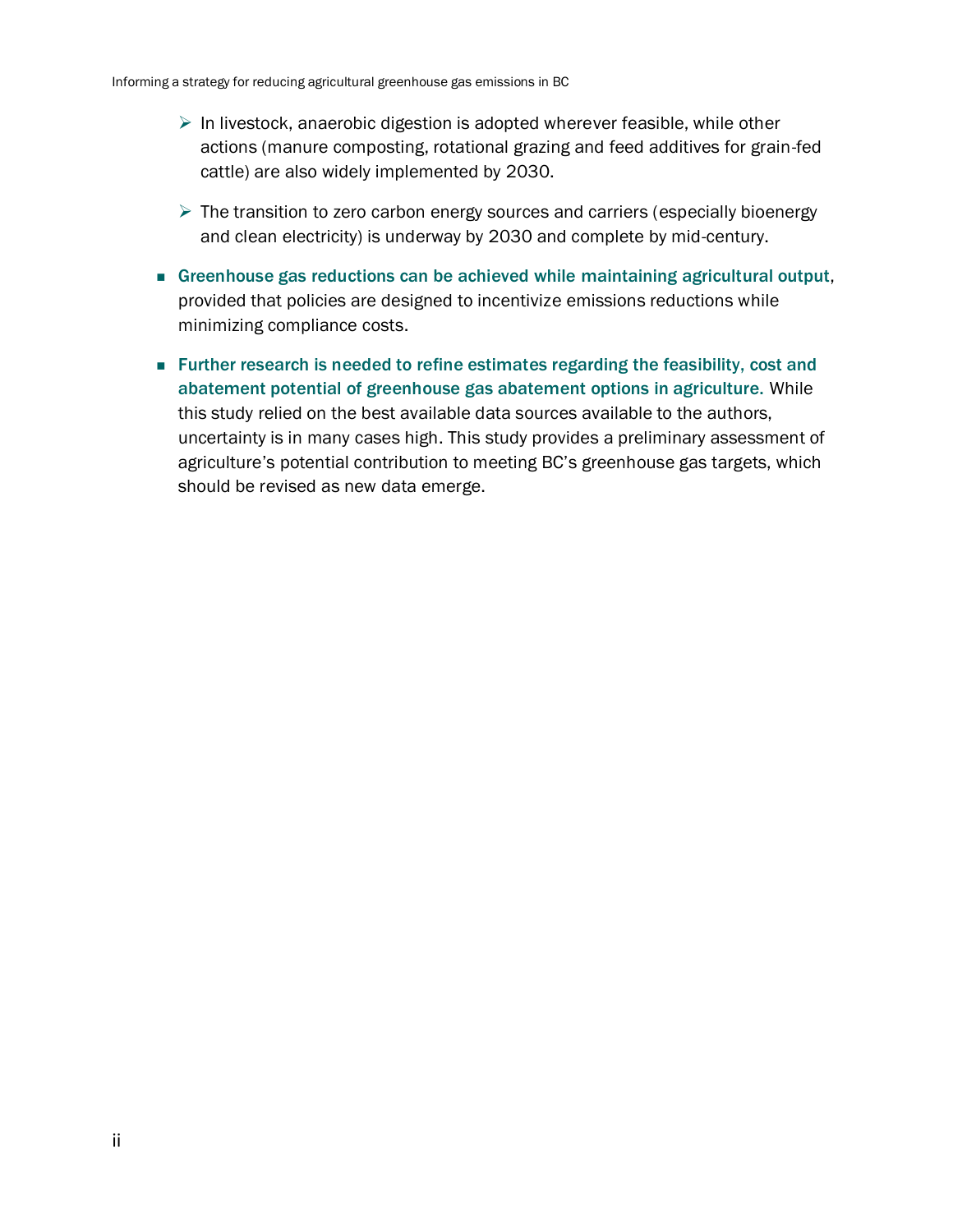# **Contents**

| 1.             |                    |  |                                                                                 |  |  |  |  |  |
|----------------|--------------------|--|---------------------------------------------------------------------------------|--|--|--|--|--|
| 2.             |                    |  |                                                                                 |  |  |  |  |  |
|                | 2.1.               |  |                                                                                 |  |  |  |  |  |
|                | 2.2.               |  |                                                                                 |  |  |  |  |  |
|                | 2.2.1.             |  |                                                                                 |  |  |  |  |  |
|                | 2.2.2.             |  |                                                                                 |  |  |  |  |  |
|                | 2.2.3.             |  |                                                                                 |  |  |  |  |  |
|                | 2.3.               |  |                                                                                 |  |  |  |  |  |
|                | 2.3.1.             |  |                                                                                 |  |  |  |  |  |
|                | 2.3.2.             |  |                                                                                 |  |  |  |  |  |
|                | 2.3.3.             |  |                                                                                 |  |  |  |  |  |
|                | 2.4.               |  |                                                                                 |  |  |  |  |  |
|                | 2.5.               |  |                                                                                 |  |  |  |  |  |
| 3 <sub>1</sub> |                    |  |                                                                                 |  |  |  |  |  |
|                | 3.1.1.             |  | Where are BC's agricultural emissions headed in the absence of new policies? 20 |  |  |  |  |  |
|                | 3.1.2.             |  | What are the most promising options to reduce agricultural emissions in BC?  21 |  |  |  |  |  |
|                | 3.1.3.             |  | To what extent can known mitigation actions reduce agricultural emissions? 23   |  |  |  |  |  |
|                | 3.1.4.             |  |                                                                                 |  |  |  |  |  |
|                | 3.1.5.             |  | What is the economic impact of reducing agricultural emissions? 26              |  |  |  |  |  |
| 4.             |                    |  |                                                                                 |  |  |  |  |  |
|                | <b>Appendix A:</b> |  |                                                                                 |  |  |  |  |  |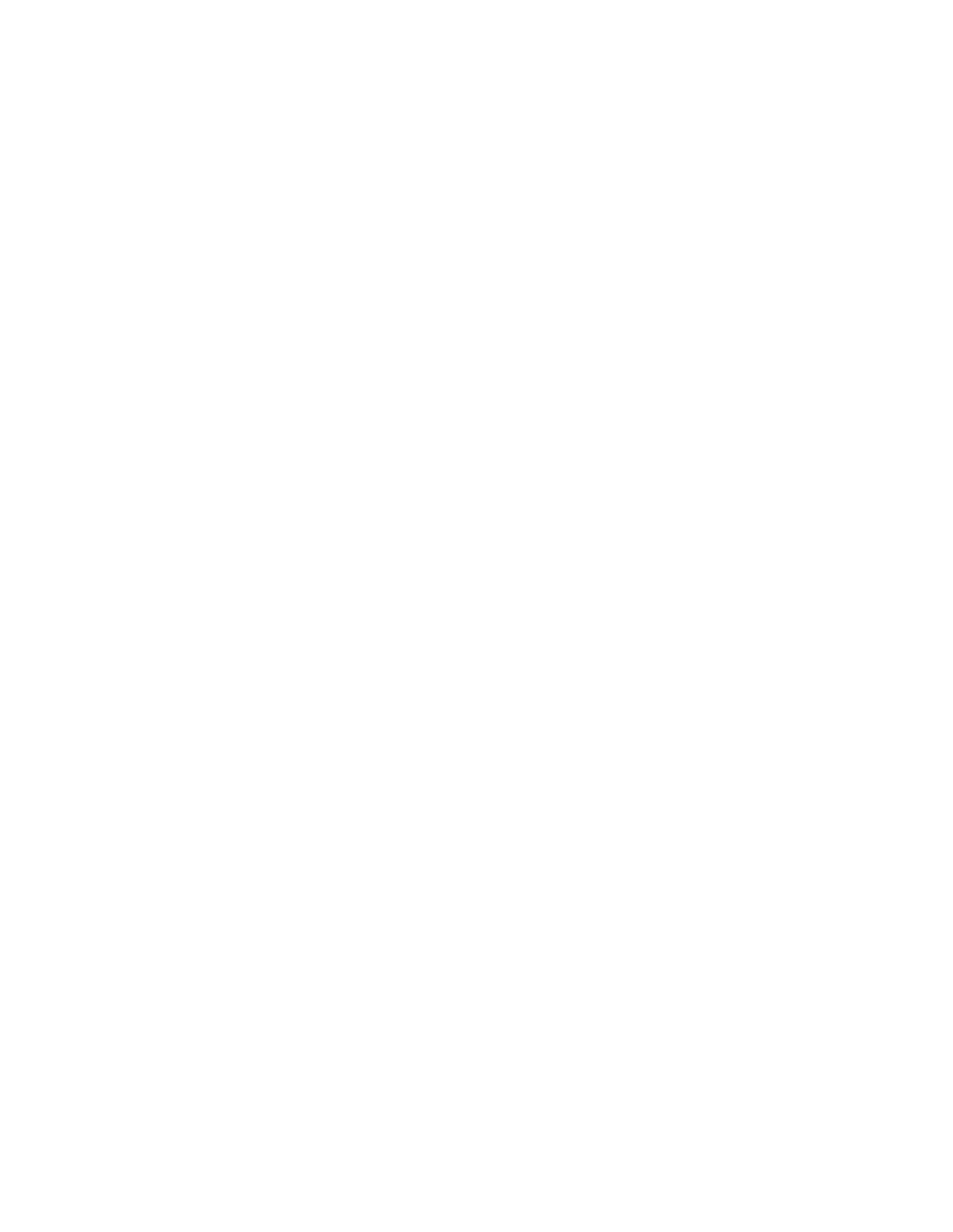## <span id="page-9-0"></span>**1. Introduction**

BC has legislated targets for reducing greenhouse gas emissions 40% below 2007 levels by 2030, 60% by 2040 and 80% by 20501. Against this background, the Investment Agriculture Foundation (IAF) is interested understanding options for reducing agricultural greenhouse gas emissions in BC, and in disseminating this information to industry and government.

Sources of emissions from agriculture include the combustion of fossil fuels, nitrous oxide from the application of organic and mineral nitrogen fertilizers, and methane generation from ruminants and other livestock. These sources are summarized in Canada's National Inventory Report, and in 2015 (the base year for this analysis) totalled 2,865 kt CO<sub>2</sub>e, or approximately 5% of the provincial total<sup>2</sup>.

Emissions from land use, land use change and forestry (LULUCF), such as emissions from turning grass land into crop land, can also partially be attributed to the agriculture sector. According to recent analysis, these sources amount to about 400 kt CO<sub>2</sub>e in BC  $(in 2018)<sup>3</sup>$ . While this analysis does not attempt to forecast total LULUCF emissions, it does quantify the potential for abatement actions to reduce LULUCF emissions relative to what they otherwise would have been.

IAF commissioned Navius Research to evaluate greenhouse gas abatement opportunities in the agricultural sector. The objective of this analysis is to identify the most economically efficient technologies, fuels and actions that could help reduce emissions from agriculture and quantify the level of abatement that is likely to be feasible given commercially available and emerging mitigation options.

This report is structured as follows:

■ Section [2](#page-11-0) reviews the modeling approach and summarizes assumptions used to characterize BC's agriculture sector and relevant mitigation options.

<sup>1</sup> Climate Change Accountability Act. SBC 2007, c. 42. [www.bclaws.gov.bc.ca/civix/document/id/complete/statreg/00\\_07042\\_01](http://www.bclaws.gov.bc.ca/civix/document/id/complete/statreg/00_07042_01)

<sup>2</sup> Environment and Climate Change Canada. 2021. National Inventory Report 1990-2019. Canada's Submission to the United Nations Framework Convention on Climate Change[. https://unfccc.int/documents/271493](https://unfccc.int/documents/271493)

<sup>3</sup> Smukler, S., Borden, K., Norgaard, A., Li, C. 2021. Opportunity assessment of agricultural GHG reductions and carbon sinks. Project Summary and Recommendations. Report prepared for BC Ministry of Agriculture, Food and Fisheries.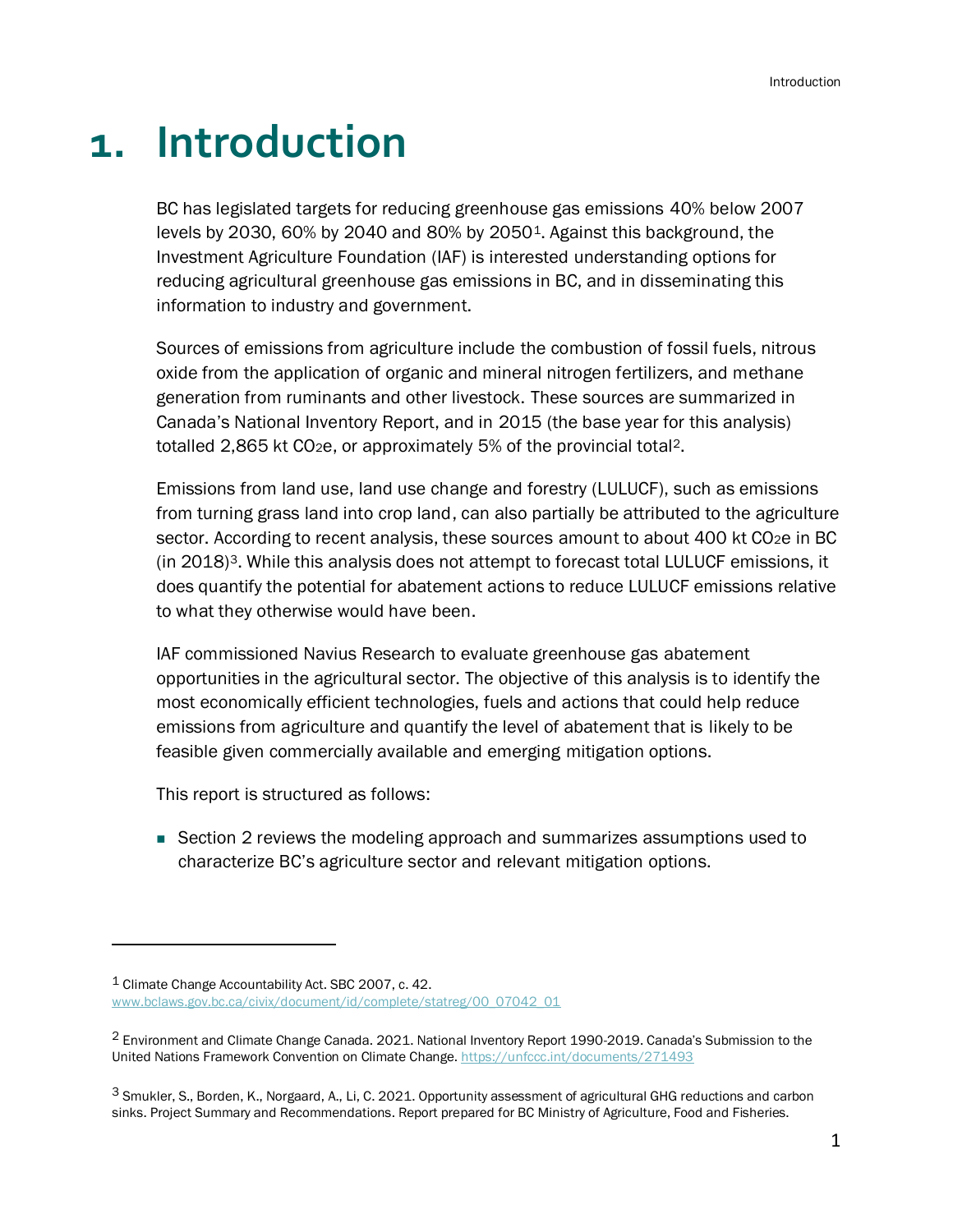- Section [3](#page-28-0) summarizes findings from the analysis, focusing on answering the following questions:
	- ➢ Where are BC's agricultural emissions headed in the absence of new policies?
	- ➢ What are the most promising options to reduce agricultural emissions?
	- ➢ To what extent can known mitigation actions reduce agricultural emissions?
	- ➢ How can agriculture help achieve provincial emissions targets?
	- ➢ What is the economic impact of reducing agricultural emissions?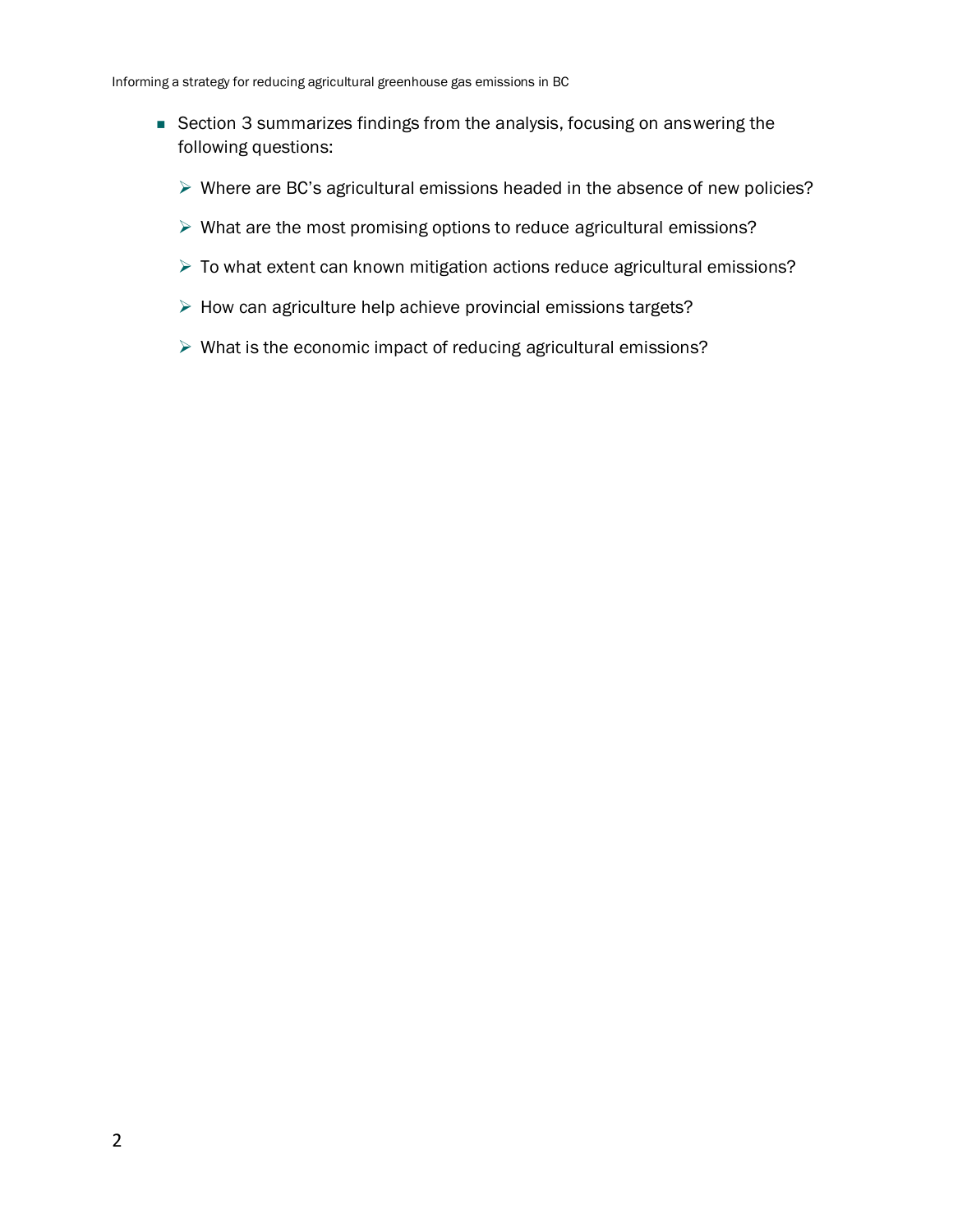## <span id="page-11-0"></span>**2. Approach**

This section describes the methodology employed to explore the greenhouse gas reduction potential of agriculture in BC. Section [2.1](#page-11-1) introduces gTech, the model used to conduct the analysis. It is followed by a description of how economic activity, energy use and emissions are allocated among agricultural sub-sectors (Section [2.2\)](#page-12-0), an overview of modeled greenhouse gas mitigation options (Section [0\)](#page-12-1) and a description of modeled scenarios (Section [2.2\)](#page-12-0). Lastly, Section [2.5](#page-26-0) identifies limitations associated with this analysis and opportunities for future research.

## <span id="page-11-1"></span>**2.1. Our modeling toolkit**

This project employs Navius' gTech energy-economy model to simulate the impact of greenhouse gas constraints on BC's agriculture sector. It is the most sophisticated model available for forecasting the economic effects of climate and energy policies in Canada, providing a comprehensive representation of most economic activity, energy use, and greenhouse gas emissions across North America.

gTech is well suited for informing a strategy to reduce agricultural emissions in BC because it:

- Provides a detailed accounting of low carbon technologies and fuels that can lower greenhouse gas emissions in BC. In total, gTech includes over 300 technologies (e.g., electric tractors, industrial heat pumps, biofuels, anaerobic digestion) across 70 end-uses (e.g., tractors, trucks, industrial process heat, manure management) that are available or are likely to become available in the coming decades. New research for this project expanded available abatement options to include those related to agronomy and livestock (please see Section [2\)](#page-11-0).
- Balances supply and demand for agricultural and other commodities across North America. As a computable general equilibrium model, gTech simulates how markets (from labour to goods and services to policy compliance mechanisms) arrive at an equilibrium by adjusting prices. This means that if a policy imposes costs on BC's agricultural sector, the impact on competitiveness will be captured through demand for the affected commodities.
- Simulates how firms and consumers make decisions in the real world, describing likely outcomes rather than simply prescribing financial cost-optimized solutions. Technological choice is strongly influenced by behaviour in addition to financial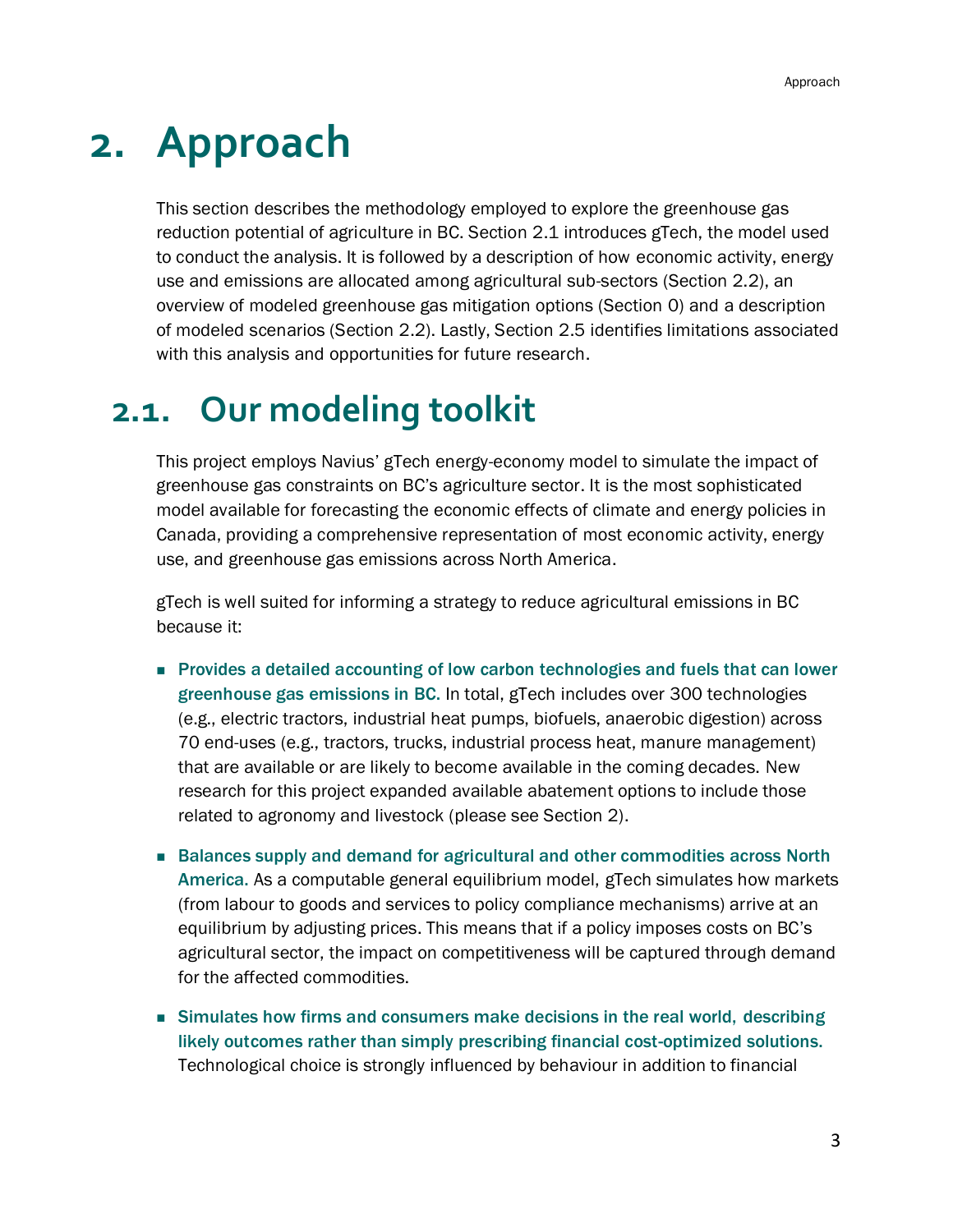cost. For example, a farmer may be more willing to purchase an electric tractor after his or her neighbour purchases one.

■ Accounts for all substantive existing provincial and federal policies, including how they interact. BC's GHG emissions are influenced by a large number of provincial and federal policies. Although climate policy efforts to date have not focused on agriculture, they may nevertheless impact agricultural emissions. For example, BC's renewable gas standard will encourage the development of anaerobic digestors.

For more information about gTech, please see [Appendix A:](#page-37-0) [gTech,](#page-37-0) starting on page 24.

## <span id="page-12-0"></span>**2.2. Disaggregation of the agriculture sector**

The representation of the agriculture sector in gTech was disaggregated into a variety of sub-sectors for this project. [Table 1](#page-12-2) outlines the sectors desired by IAF and the associated sectors that were modeled to best align with this categorization.

<span id="page-12-1"></span>

| <b>IAF desired sector</b>    | <b>Modeled sector</b>          | <b>Component sector</b>                          |  |
|------------------------------|--------------------------------|--------------------------------------------------|--|
| Cattle and forage            | Cattle and forage              | Dairy                                            |  |
|                              |                                | Cattle                                           |  |
|                              |                                | Imputed feed                                     |  |
| Field vegetables             | Vegetables                     | Vegetables                                       |  |
| Fruit, grapes and<br>berries | Fruits and nuts                | Fruits and nuts                                  |  |
| Other                        | Grains (including wheat)       | Grains                                           |  |
|                              | Oilseeds (including<br>canola) | <b>Oilseeds</b>                                  |  |
|                              | Greenhouses                    | Greenhouse, nursery and floriculture<br>products |  |
|                              | Other agriculture              | Chickens                                         |  |
|                              |                                | Other animals                                    |  |
|                              |                                | Other agriculture                                |  |
|                              | Agriculture services           | Agriculture services                             |  |

#### <span id="page-12-2"></span>Table 1: Modeled agricultural sectors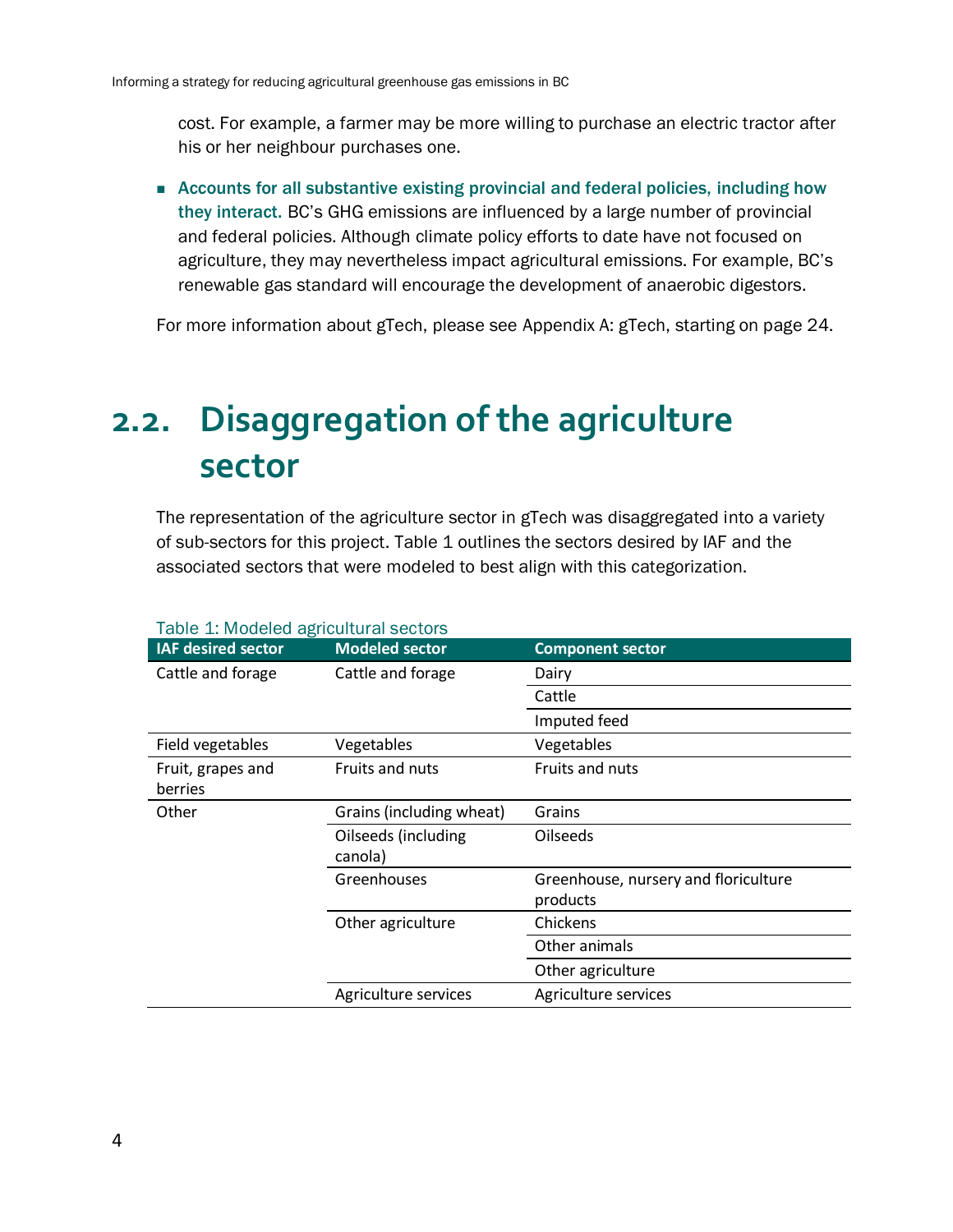Combustion emissions by sub-sector were disaggregated based on Environment and Climate Change Canada's National Inventory Report (NIR)<sup>4</sup> and the total value of production by sector in Statistics Canada's Supply-Use Tables<sup>5</sup>. The disaggregation of NIR reported emissions for enteric fermentation, manure management and agricultural soils is based on a variety of sources, including emissions coefficients reported in the NIR Part 2 and the Interpolated Census of Agriculture<sup>6</sup>. Further information is provided below.

While the method for disaggregating emissions into sub-sectors entails uncertainty due to limited data availability, total emissions for combustion, enteric fermentation, manure management and agricultural soils are aligned with the NIR.

### <span id="page-13-0"></span>**2.2.1. Enteric fermentation**

Enteric fermentation emissions are allocated among dairy, beef and other animals by using emissions factors from the NIR (in kg CH<sup>4</sup> per head of animal by type per year) multiplied by animal head counts as reported by Statistics Canada<sup>7</sup> (please see Table [2\)](#page-14-1). The resulting split in CH<sup>4</sup> emissions between the dairy, beef, and other animals sectors is then used to disaggregate NIR emissions data by IPCC category into the three sub-categories. While calculated emissions achieve decent alignment with reported total emissions, they are used to create pro-rating factors which are applied to NIR emissions. This approach allows us to estimate sector disaggregation based on available information while ensuring that total emissions are perfectly aligned with historical.

<sup>4</sup> Environment and Climate Change Canada. 2021. National Inventory Report 1990-2019. Canada's Submission to the United Nations Framework Convention on Climate Change[. https://unfccc.int/documents/271493](https://unfccc.int/documents/271493)

<sup>5</sup> Statistics Canada. (2018). Supply and Use Tables. Available from: [https://www150.statcan.gc.ca/n1/en/catalogue/15-](https://www150.statcan.gc.ca/n1/en/catalogue/15-602-X) [602-X](https://www150.statcan.gc.ca/n1/en/catalogue/15-602-X)

<sup>6</sup> Agriculture and Agri-Food Canada. (2016). Interpolated Census of Agriculture. Available from: [https://open.canada.ca/data/en/dataset/1dee8513-5c73-43b6-9446-25f7b985cd00.](https://open.canada.ca/data/en/dataset/1dee8513-5c73-43b6-9446-25f7b985cd00)

<sup>7</sup> Statistics Canada. (2021). Number of cattle, by class and farm type. Available from: <https://open.canada.ca/data/en/dataset/be38c86e-8364-40ee-a8eb-9ea11060bdce>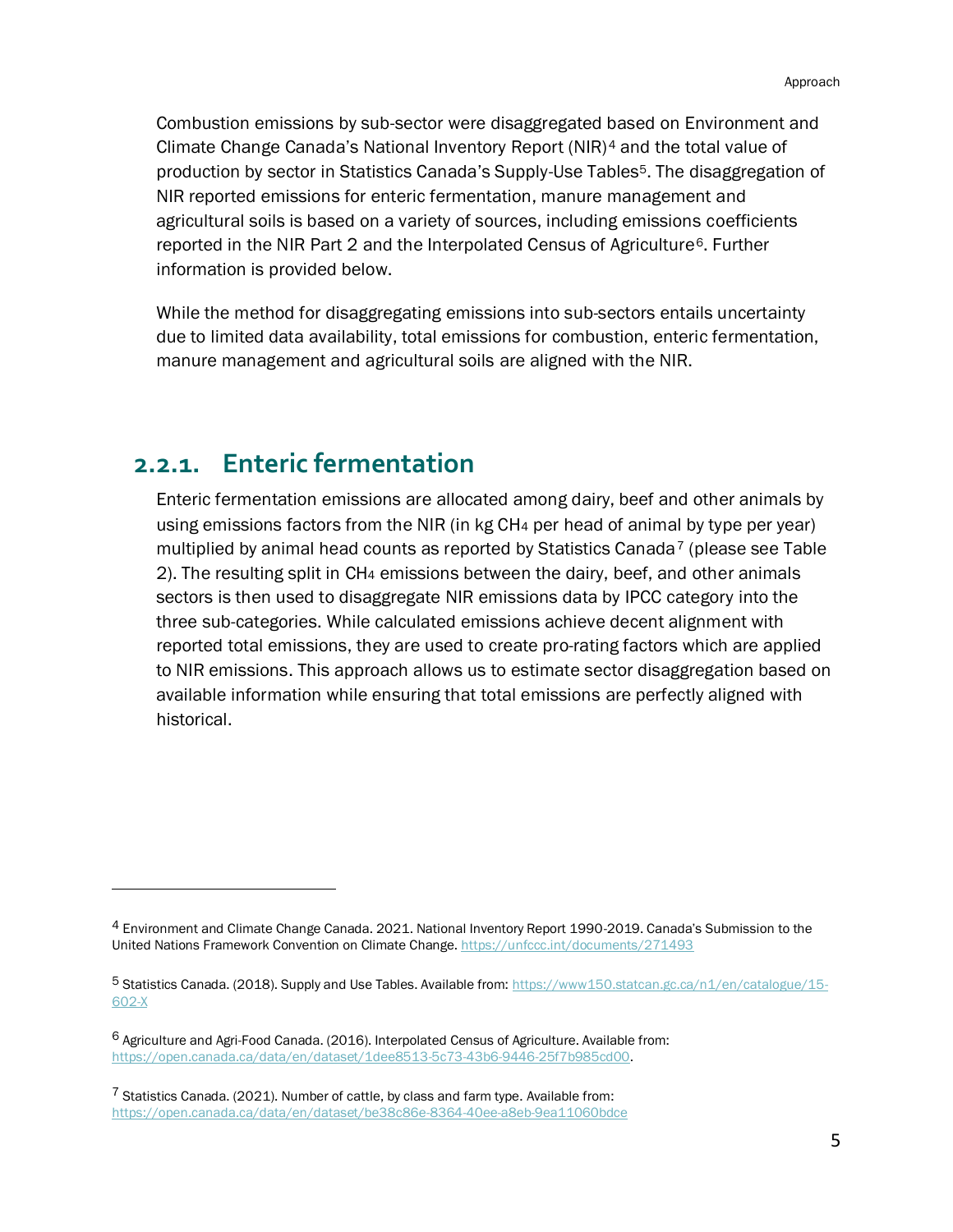#### <span id="page-14-1"></span>Table 2: BC enteric fermentation greenhouse gas emissions by sector in kilotonnes CO2e in 2015

| Dairy | <b>Beef</b> | <b>Other</b><br>animals |
|-------|-------------|-------------------------|
| 312   | 1,025       | 39                      |

### <span id="page-14-0"></span>**2.2.2. Manure management**

Manure management emissions are allocated among dairy, beef, other animals and poultry (see [Table 3\)](#page-14-2). Methane emissions by animal category are calculated using emissions factors from the NIR (in kg CH<sup>4</sup> per head of animal by type per year) multiplied by head count data from Statistics Canada<sup>89</sup>.

Direct N2O emissions and N2O emissions from manure nitrogen lost through volatilization and leaching during storage are calculated using emissions factors from the NIR (measured in grams of N2O produced per head of animal by type per year) multiplied by head count data from Statistics Canada.

Methane and nitrogen dioxide emissions are then converted to kilotonnes CO<sub>2e</sub>, summed within each animal category and used to create pro-rating factors, reflecting the split in emissions between these categories. These pro-rating factors are then applied to NIR emissions data by IPCC category to achieve perfect alignment with reported emissions.

<span id="page-14-2"></span>

| Table 3: BC manure management greenhouse gas emissions by sector in kilotonnes |
|--------------------------------------------------------------------------------|
| CO <sub>2</sub> e in 2015                                                      |
|                                                                                |

| Dairy | <b>Beef</b> | <b>Poultry</b> | <b>Other</b><br>animals |
|-------|-------------|----------------|-------------------------|
| 103   | 157         | 110            | 25                      |

<sup>8</sup> Statistics Canada. (2021). Number of cattle, by class and farm type. Available from: <https://open.canada.ca/data/en/dataset/be38c86e-8364-40ee-a8eb-9ea11060bdce>

<sup>9</sup> Statistics Canada. (2017). Selected livestock and poultry, historical data. Available from: <https://www150.statcan.gc.ca/t1/tbl1/en/tv.action?pid=3210015501>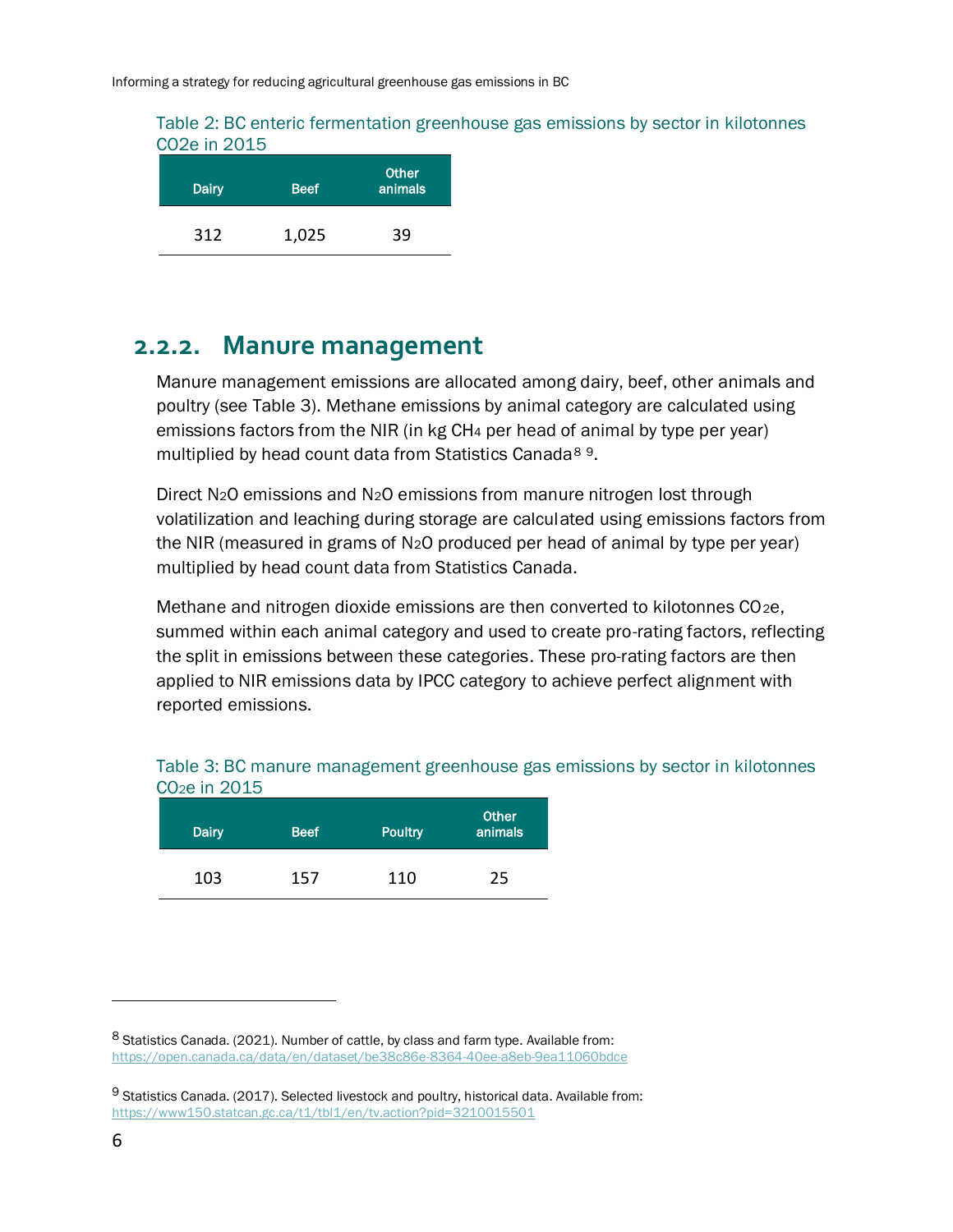### <span id="page-15-0"></span>**2.2.3. Agricultural soils**

[Table 4](#page-15-1) shows agricultural soil greenhouse gas emissions disaggregated by sub-sector. The approach for disaggregation is described below.

<span id="page-15-1"></span>Table 4: BC agricultural soil greenhouse gas emissions by sector in kilotonnes CO<sub>2</sub>e in 2015.

| Cattle <sup>1</sup> | <b>Other</b><br>animals | Grains | <b>Oilseeds</b> | Greenhouse | <b>Fruits and</b><br>nuts | Vegetables | <b>Other</b><br>agriculture |
|---------------------|-------------------------|--------|-----------------|------------|---------------------------|------------|-----------------------------|
| 176                 |                         | 106    | 25              | 162        | 17                        | 6          | 13                          |

Total manure (in kilograms of nitrogen produced by livestock) is calculated using emissions coefficients from the NIR (in kg of nitrogen produced by head of animal by type per year) multiplied with livestock data from Statistics Canada. The resulting calculated total of nitrogen produced by livestock in BC in 2015 is 55 kilotonnes.

Direct N2O sources as well as indirect N2O emissions through volatilization and leaching from manure left on pasture by animal type are calculated using calculated manure production as well as information about the percentage of manure left on pasture and an emissions factor (in grams of N2O per kilogram nitrogen remaining on pasture per year), all from the NIR.

Manure available for application to agricultural soils as fertilizer is calculated using total manure production minus manure remaining on pasture and manure in solid storage (based on the NIR). The calculated total of manure nitrogen applied to agricultural soils is 13 kilotonnes. Emissions from manure in solid storage are assumed to be addressed under manure management. However, if all manure from solid storage is applied to agricultural soils, then the calculated total of manure nitrogen applied to soils would be 31 kilotonnes. It is important to note that this data is used to estimate the split between agricultural emissions, not total agricultural soils emissions. Changing this assumption would therefore not result in a change in total agricultural soils emissions but instead lead to small changes in emissions allocation between sub-sectors. The total amount of manure applied to agricultural soils as fertilizer is assigned to the various crop sectors according to the amount of land used by each sector (based on Statistics Canada<sup>10</sup>).

<sup>10</sup> Statistics Canada. (2017). Selected crops, historical data. Available from: [https://open.canada.ca/data/en/dataset/256dbcbb-2d9c-4803-8d22-b7229db09d2f.](https://open.canada.ca/data/en/dataset/256dbcbb-2d9c-4803-8d22-b7229db09d2f)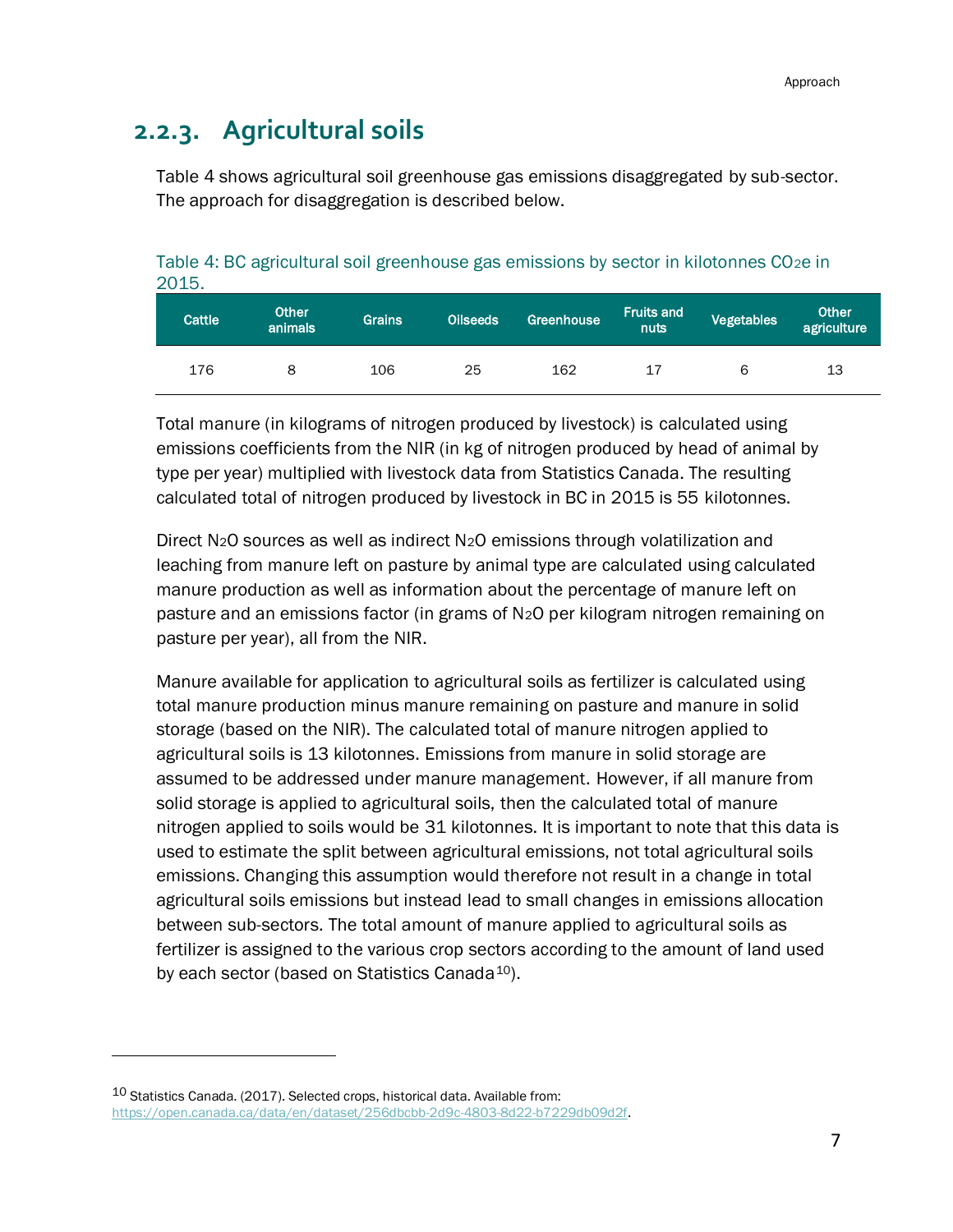Manure nitrogen lost indirectly as N2O through volatilization and leaching of manure applied to agricultural soils by sector is calculated using emissions factors from the NIR (in grams of N<sub>2</sub>O per kilogram nitrogen applied to agricultural soils) multiplied by the amount of manure applied by each sector.

The total amount of chemical fertilizer applied to agricultural soils is calculated using data from Statistics Canada's supply use tables<sup>11</sup> which provide the use of ammonia and chemical fertilizers in greenhouses and crop production as a dollar value. Assuming that the average cost of nitrogen is \$0.45 CAD per pound (at basic prices), 42 kilotonnes of chemical nitrogen was used in greenhouses and 42 kilotonnes of chemical nitrogen was used for other crop production in BC in 2015.

Fertilizer application by sector within crop production is further disaggregated based on the amount of land used for each crop type in BC (based on the Census of Agriculture).

N2O emissions following the application of chemical fertilizer is calculated using emissions factors from the NIR (in grams of N2O per kilogram of organic or inorganic fertilizer nitrogen applied to agricultural soils per year) multiplied by the amount of chemical nitrogen fertilizer applied to agricultural soils.

The resulting N2O emissions by sector are then used to create pro-rating factors which are applied to NIR emissions data by IPCC category. Lastly, the resulting emissions by sector are then pro-rated again to align with NIR emissions data by IPCC category as well as by economic sector (reported as emissions for crop production, animal production, and on-farm fuel use).

<sup>11</sup> Statistics Canada. (2018). Supply and Use Tables. Available from: [https://www150.statcan.gc.ca/n1/en/catalogue/15-](https://www150.statcan.gc.ca/n1/en/catalogue/15-602-X) [602-X](https://www150.statcan.gc.ca/n1/en/catalogue/15-602-X)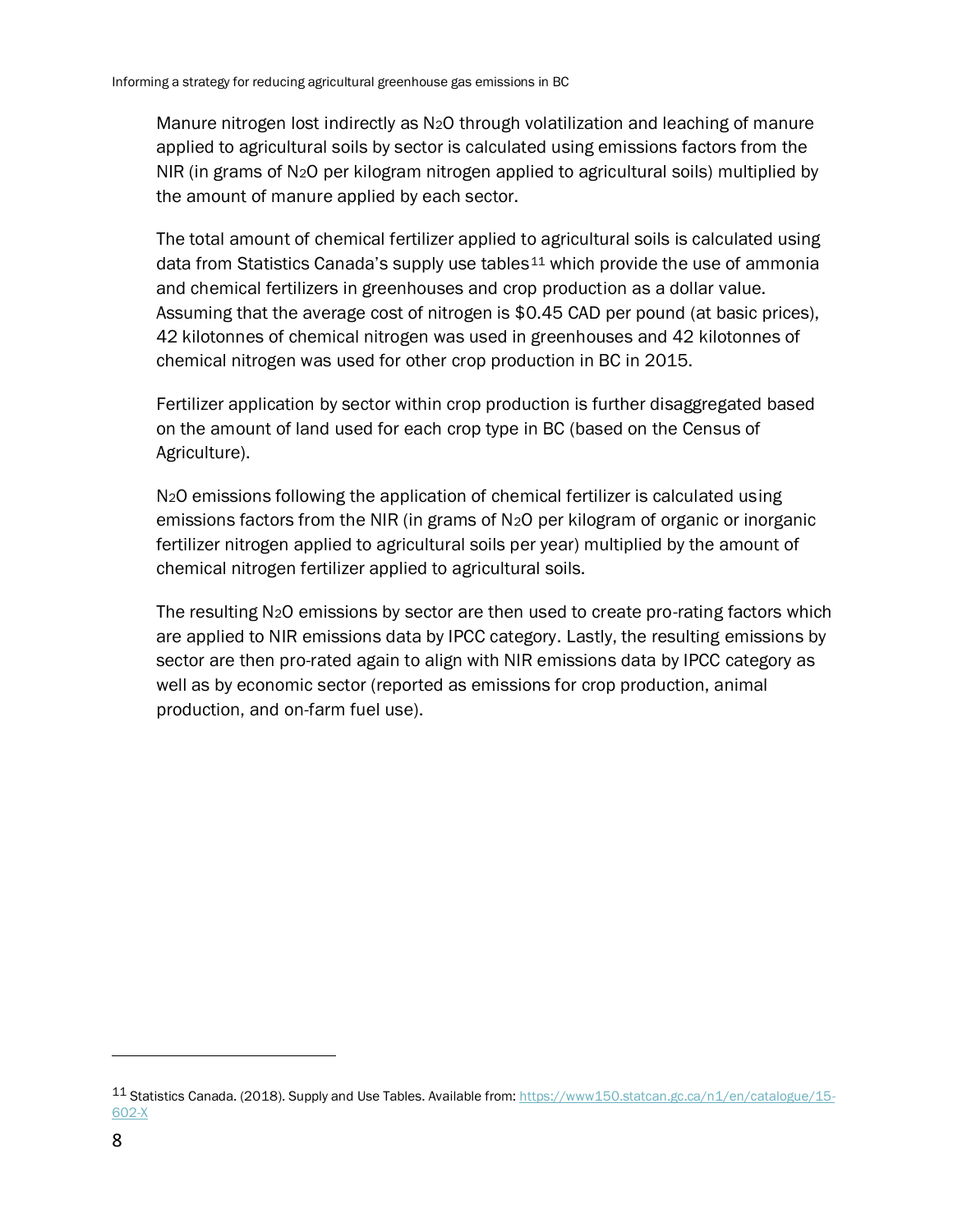## <span id="page-17-0"></span>**2.3. Mitigation options**

[Table 5](#page-17-1) lists the mitigation actions that are included in this analysis. Options to reduce emissions from energy as well as anaerobic digestion have been well characterized in gTech based on a variety of sources as noted. To characterize abatement practices for livestock and agronomy, this analysis relies on a recent report from the University of British Columbia12.

The rest of this section summarizes assumptions for each of the mitigation actions.

|                           | <b>Combustion</b> |               |           | Non-combustion |           |             |
|---------------------------|-------------------|---------------|-----------|----------------|-----------|-------------|
| Abatement action          | <b>Station</b>    | <b>Transp</b> | Enteric   | Manure         | Agricultu | <b>LULU</b> |
|                           | ary               | ort           | fermentat | managem        | ral soils | <b>CF</b>   |
|                           |                   |               | ion       | ent            |           |             |
| Energy                    |                   |               |           |                |           |             |
| Battery electric vehicles |                   | X             |           |                |           |             |
| Hydrogen                  | X                 | X             |           |                |           |             |
| Bioenergy                 | x                 | X             |           |                |           |             |
| Electric heat             | X                 |               |           |                |           |             |
| Agronomy                  |                   |               |           |                |           |             |
| 4R nutrient management    |                   |               |           |                | X         |             |
| Cover crops               |                   |               |           |                | X         | X           |
| Nitrification inhibitor   |                   |               |           |                | X         |             |
| Plant woody perennials &  |                   |               |           |                |           | X           |
| preserve forests          |                   |               |           |                |           |             |
| Livestock                 |                   |               |           |                |           |             |
| Anaerobic digestion       |                   |               |           | x              |           |             |
| Cattle feed additive      |                   |               | x         |                |           |             |
| Manure composting         |                   |               |           | X              |           |             |
| Rotational grazing        |                   |               | x         |                |           | X           |

#### <span id="page-17-1"></span>Table 5: Overview of modeled greenhouse gas mitigation options

<sup>12</sup> Norgaard, A., Li, C., Hamilton, H., Smukler, S., & Borden, K. 2021. Report 2: Multi-criteria framework for GHG emissions and co-benefits. Opportunity assessment of British Columbia's agricultural greenhouse gas reductions and carbon sinks. Report prepared for BC Ministry of Agriculture, Food and Fisheries.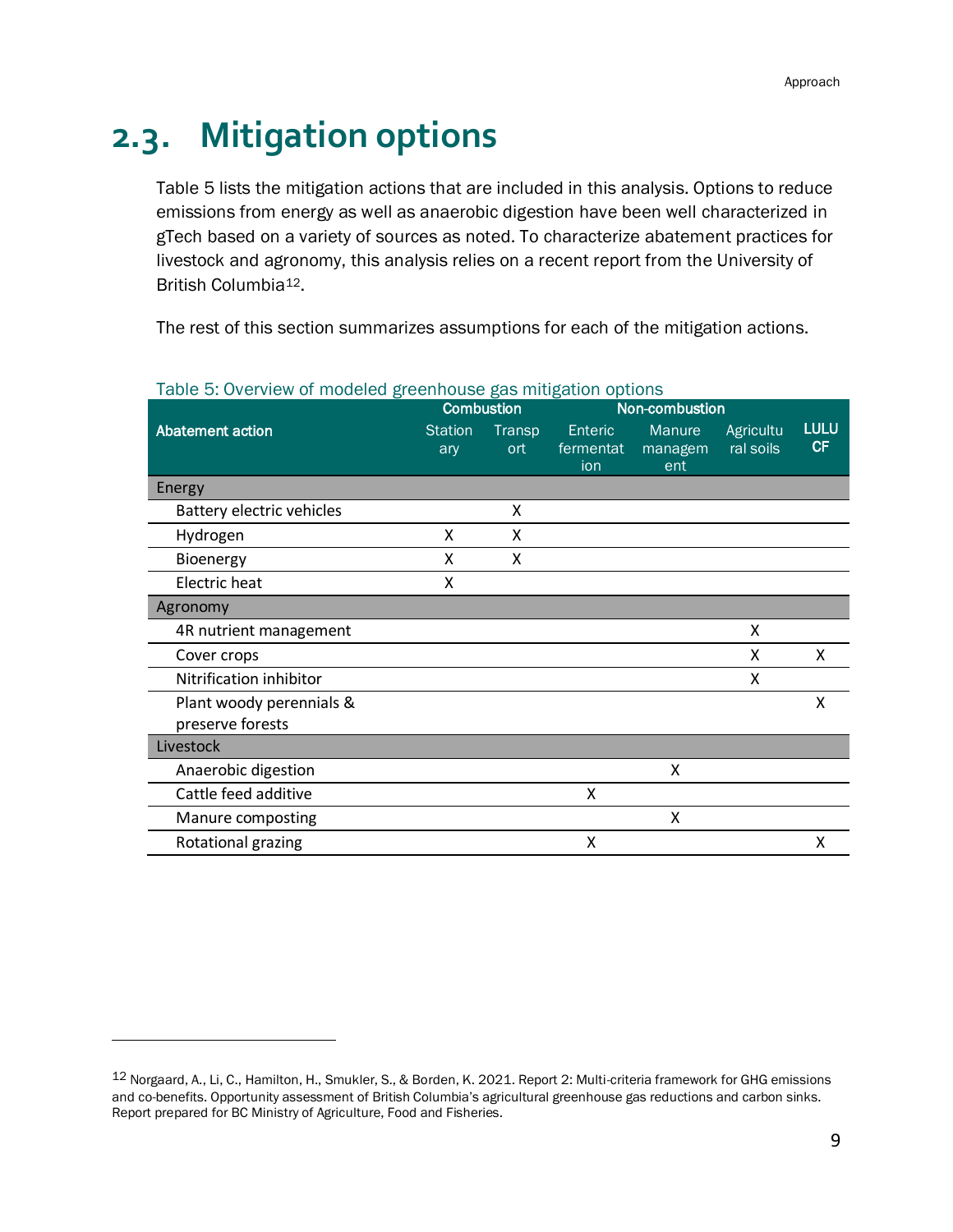## <span id="page-18-0"></span>**2.3.1. Energy**

#### **Zero emission vehicles**

Plug-in electric and hydrogen fuel cell vehicles are characterized based on the costs summarized in [Table 6.](#page-18-1) These alternative-fuel drivetrains are available as an option for off-road farming vehicles (as well as for light-duty, medium-duty and heavy-duty road vehicles). The potential adoption of these technologies is a function of their upfront costs (for vehicles and charging infrastructure where appropriate), energy costs, and a dynamic representation of the barriers to their adoption (i.e., the implied cost of limited charging/fueling infrastructure, range concerns, unfamiliarity with the technologies, lack of supply). To account for uncertainty in future costs, we include sensitivities on the baseline cost assumptions that reflect the higher and lower range of expert forecasts.

| Technology/fuel                         | Cost                                                                     | <b>Sources</b>                                                                                                                                                |  |  |
|-----------------------------------------|--------------------------------------------------------------------------|---------------------------------------------------------------------------------------------------------------------------------------------------------------|--|--|
|                                         |                                                                          | Bloomberg New Energy Finance. (2020).<br>Electric vehicle outlook:                                                                                            |  |  |
| Plug-in electric                        | Battery pack costs decline<br>from \$492/kWh in 2015 to a                | ICCT. (2019). Update on electric vehicle costs in<br>the United States through 2030;                                                                          |  |  |
| vehicles                                | minimum of \$82/kWh.                                                     | Nykvist, B., F. Sprei, et al. (2019). "Assessing<br>the progress toward lower priced long range<br>battery electric vehicles." Energy Policy 124:<br>144-155. |  |  |
|                                         | Fuel cell stack system costs<br>decline from \$300/kW in                 | SA Consultants. (2016). Final report: Hydrogen<br>storage system cost analysis;                                                                               |  |  |
| Hydrogen fuel cell<br>electric vehicles | 2015 to a minimum of<br>\$73/kW.                                         | SA Consultants. (2017). Mass production cost<br>estimation of direct H2 PEM fuel cell systems<br>for transportation applications;                             |  |  |
|                                         | Fuel tanks decline from<br>\$30/kWh in 2015 to a<br>minimum of \$11/kWh. | IEA. (2020). Breakdown of cost-reduction<br>potential for electrochemical devices by<br>component category.                                                   |  |  |

#### <span id="page-18-1"></span>Table 6: Zero emission vehicle costs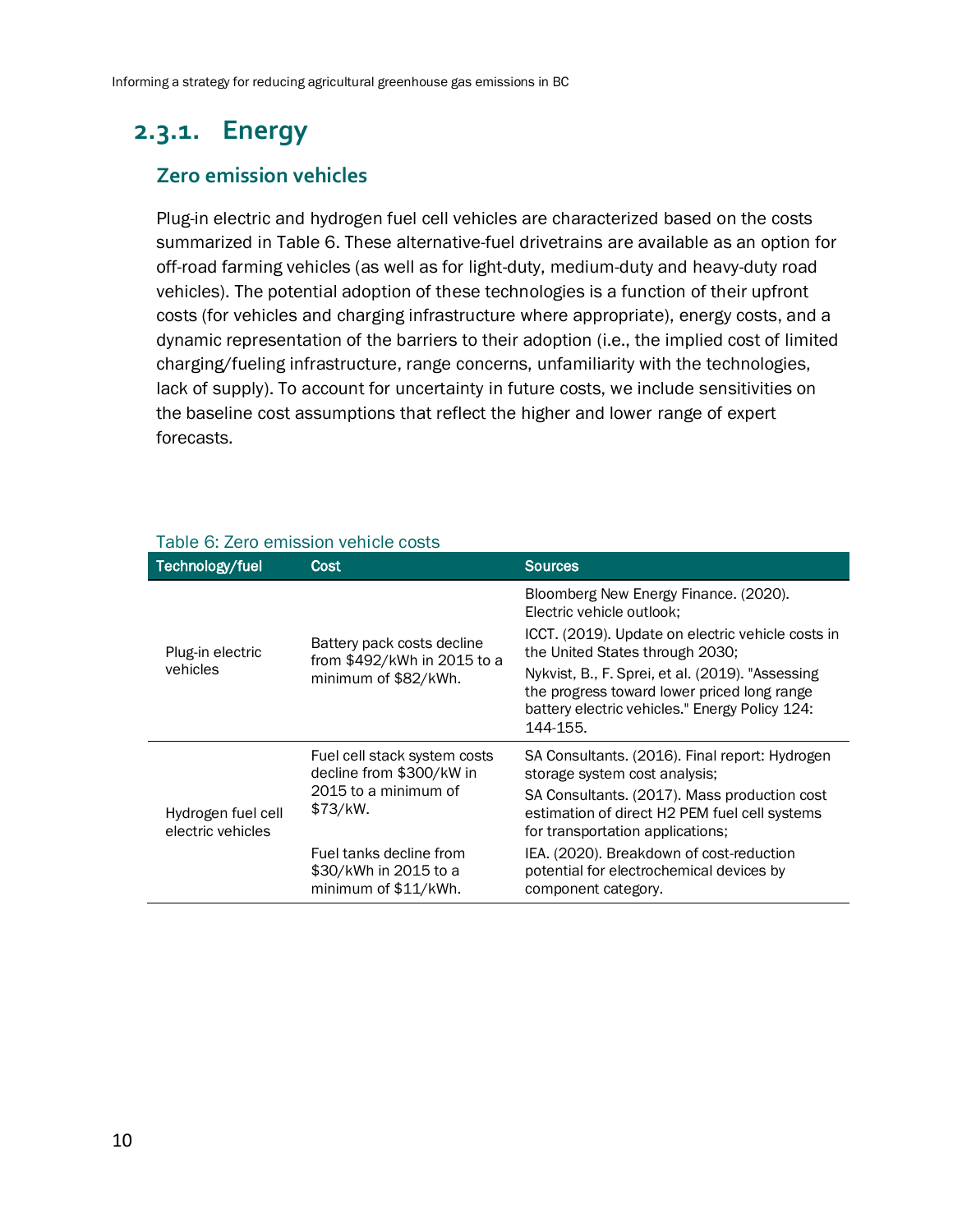#### **Bioenergy**

Various forms of bioenergy can be introduced in the liquid or gaseous fuel streams as summarized in [Table 7,](#page-19-0) which can reduce both stationary and transport combustion emissions from agriculture. Please note that the abatement costs shown are illustrative and change dynamically in the modeling as a function of various factors including fossil energy prices and renewable fuel feedstock costs. To account for the uncertainty in future costs, we include a sensitivity on future biofuel costs within the range of latest literature estimates.

| Technology/fuel                                   | Approximate<br>abatement cost<br>(\$/tonne CO <sub>2</sub> e) | <b>Sources</b>                                                                      |
|---------------------------------------------------|---------------------------------------------------------------|-------------------------------------------------------------------------------------|
| Second generation<br>renewable natural gas        | 248                                                           | G4 Insights Inc. (2018). Our Technology;                                            |
| Ethanol                                           | 156                                                           | International Energy Agency Energy Technology                                       |
| Cellulosic ethanol                                | 172                                                           | System Analysis Programme (IEA ETSAP). (2013).<br>Biogas and bio-syngas production; |
| <b>Biodiesel</b>                                  | 116                                                           | International Renewable Energy Association                                          |
| Hydrogenated<br>renewable diesel                  | 149                                                           | (IRENA). (2013). Road transport: the cost of<br>renewable solutions:                |
| Second generation<br>renewable<br>gasoline/diesel | 411                                                           | (S&T) Consultants Inc. (2012). Update of<br>Advanced Biofuel Pathways in GHGenius.  |

#### <span id="page-19-0"></span>Table 7: Summary of bioenergy abatement options

Notes: Abatement costs are illustrative and will vary in the modeling as they respond to changes in energy prices, technology learning and fuel carbon intensities, all of which are endogenously determined in gTech. Values are in 2020 CAD/t CO2e captured, based on 15% discount rate and 30-year project life. Second generation renewable natural gas: feedstock at \$70/dry tonne, approximate wholesale cost of \$16/GJ. Ethanol: corn at \$169/tonne, approximate wholesale cost of \$23/GJ. Cellulosic ethanol: feedstock at \$70/dry tonne, approximate wholesale cost of \$31/GJ. Biodiesel: Canola seed at \$414/tonne, approximate wholesale cost of \$25/GJ. Hydrogenated renewable diesel: canola seed at \$414/tonne, approximate wholesale cost of \$26/GJ. Second generation renewable gasoline/diesel: feedstock at \$70/dry tonne, approximate wholesale cost of \$44/GJ.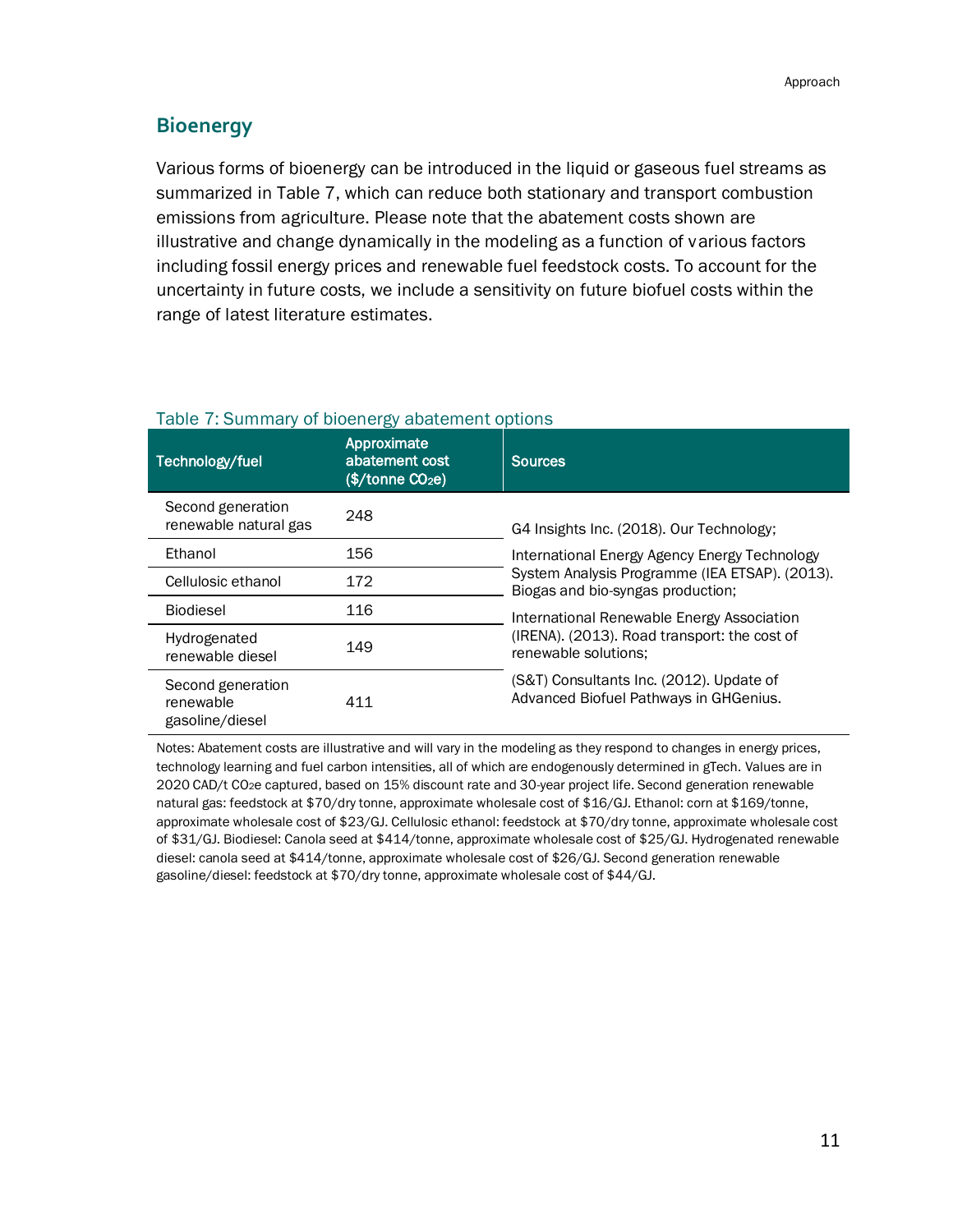## <span id="page-20-0"></span>**2.3.2. Agronomy**

#### **4R nutrient management**

Improving the accuracy of nitrogen fertilizer application can reduce N2O emissions from agricultural soils. This mitigation action represents four best management practices, including applying (1) the right amount of fertilizer from (2) the right source at (3) the right time and to (4) the right place.

The abatement potential and cost of 4R nutrient management are summarized in [Table 8,](#page-20-1) broken down for each modeled crop type.

<span id="page-20-1"></span>

| Crop type             | <b>Reduction</b><br>factor (t)<br>CO <sub>2</sub> e/ha/yr | Total activity<br>units in BC<br>(hectare) | Upfront<br>cost | Operating<br>cost<br>(\$/ha/yr) | Max GHG<br>reduction (kt)<br>CO <sub>2</sub> e/yr | Abatement<br>$cost$ (\$/t $CO2e$ ) |
|-----------------------|-----------------------------------------------------------|--------------------------------------------|-----------------|---------------------------------|---------------------------------------------------|------------------------------------|
| Wheat                 | 0.09                                                      | 27,500                                     | 0               | 16.7                            | $1.0(0.7-1.2)$                                    | 187 (149-249)                      |
| Canola                | 0.12                                                      | 37,300                                     | 0               | 16.7                            | $1.8(1.3-2.2)$                                    | 140 (112-187)                      |
| Grains (except wheat) | 0.09                                                      | 75,600                                     | 0               | 16.7                            | $2.8(2.1-3.6)$                                    | 177 (142-237)                      |
| Fresh fruit and nuts  | 0.07                                                      | 25,077                                     | 0               | 16.7                            | $0.7(0.6-0.9)$                                    | 228 (183-305)                      |
| Vegetables            | 0.03                                                      | 33,988                                     | 0               | 16.7                            | $0.4(0.3-0.5)$                                    | 569 (455-759)                      |
| <b>Total</b>          | 0.08                                                      | 199,465                                    | 0               | 16.7                            | $6.7(5.1-8.4)$                                    | 198 (158-264)                      |

#### Table 8: Characterization of 4R nutrient management

Source: Norgaard et al. (2021).

Notes: (1) Assumes 60% of farms currently engage in these practices. (2) Uncertainty in max GHG reduction is based on uncertainty in reduction factor, assuming all remaining farms adopt this action. (3) Abatement estimate is valid for 2030 only.

#### **Cover crops**

Cover crops are planted to cover the soil rather than for the purpose of being harvested. They can reduce greenhouse gas emissions by increasing soil organic carbon and decreasing N2O emissions.

The abatement potential and cost of planting cover crops are summarized in [Table 9.](#page-21-0) This action reduces emissions from both agricultural soils and LULUCF.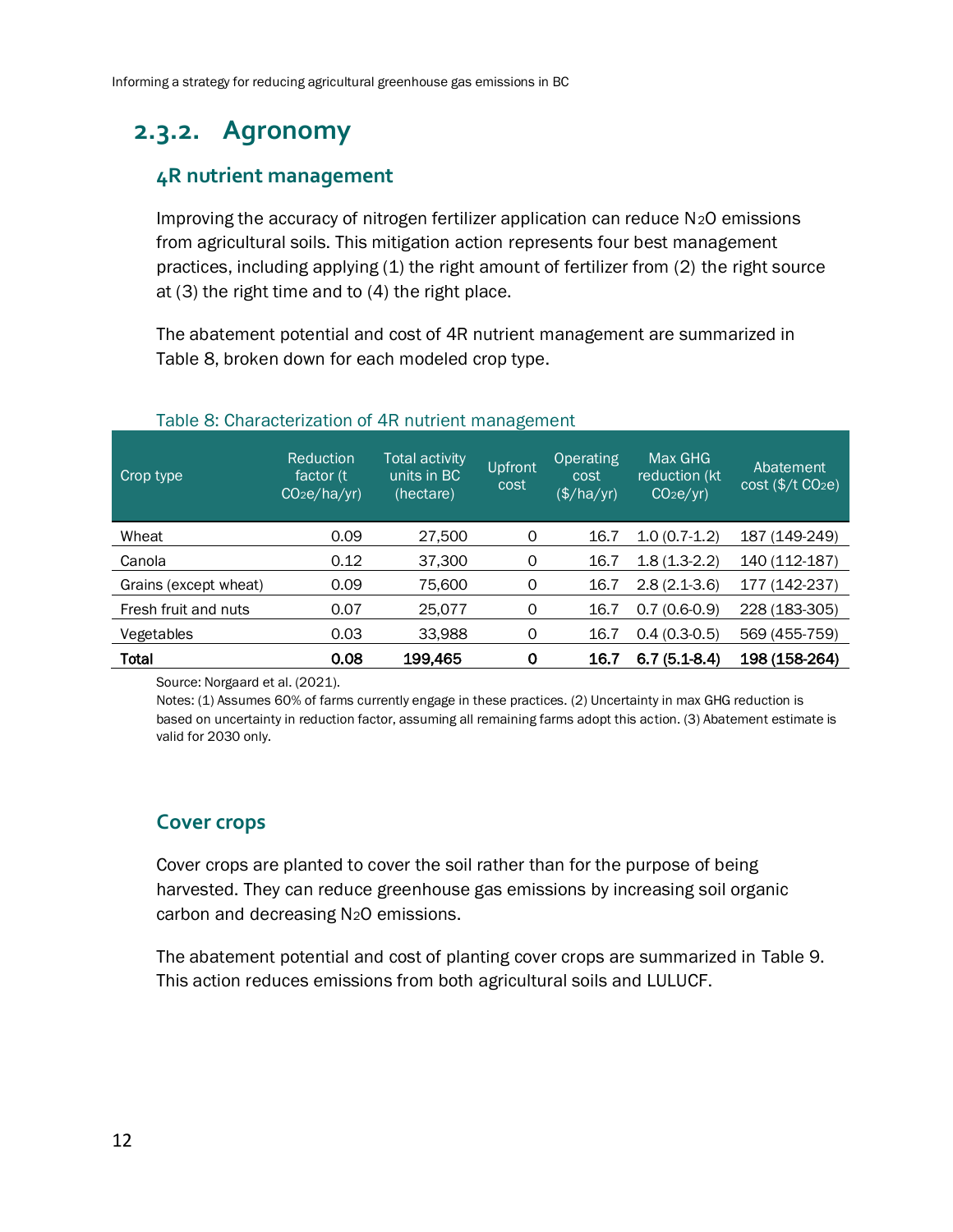<span id="page-21-0"></span>

| NIR category       | Reduction<br>factor (t)<br>CO <sub>2</sub> e/ha/yr) | <b>Total activity</b><br>units in BC<br>(hectare) | Upfront<br>cost | Operating<br>cost<br>$(\frac{\sqrt{2}}{\sqrt{2}})$ | Max GHG<br>reduction (kt<br>CO <sub>2</sub> e/yr | Abatement<br>$cost$ (\$/t<br>CO <sub>2</sub> e |
|--------------------|-----------------------------------------------------|---------------------------------------------------|-----------------|----------------------------------------------------|--------------------------------------------------|------------------------------------------------|
| Agricultural soils | 0.67                                                | 196.688                                           | Ω               | 48                                                 | 112 (87-136)                                     | 72 (59-92)                                     |
| <b>LULUCF</b>      | 0.96                                                | 196,688                                           | Ω               | 48                                                 | 161 (126-196)                                    | 50 (41-64)                                     |
| <b>Total</b>       | 1.63                                                | 196,688                                           | 0               | 48                                                 | 273 (213-333)                                    | 29 (24-38)                                     |

#### Table 9: Characterization of planting cover crops

Source: Norgaard et al. (2021).

Notes: (1) Norgaard et al. (2021) suggest a maximum potential adoption rate of around 35%. (2) Costs do not include forgone revenue associated with reduced cash crops, which should be incorporated. (3) Abatement estimate is valid for 2030 only.

#### **Nitrification inhibitor**

Nitrification inhibitors can be added to fertilizers to supress the nitrification process in soil and reduce N2O emissions. This abatement action is based on one specific type of nitrification inhibitor, dicyandiamide (DCD) for field crop production in BC.

The abatement potential and cost of nitrification inhibitors are summarized in [Table](#page-21-1)  [10,](#page-21-1) broken down for each modeled crop type.

<span id="page-21-1"></span>

| Crop type             | <b>Reduction</b><br>factor (t)<br>CO <sub>2</sub> e/ha/yr) | Total<br>activity<br>units in<br>BC(ha) | <b>Upfront</b><br>cost | <b>Operating</b><br>cost<br>(\$/ha/yr) | Max GHG<br>reduction (kt)<br>CO <sub>2</sub> e/yr | Abatement<br>$cost$ (\$/t $CO2e$ ) |
|-----------------------|------------------------------------------------------------|-----------------------------------------|------------------------|----------------------------------------|---------------------------------------------------|------------------------------------|
| Wheat                 | 0.12                                                       | 27,500                                  | $\Omega$               | 36                                     | $2.4(2.1-2.6)$                                    | 291 (260-331)                      |
| Canola                | 0.16                                                       | 37,300                                  | 0                      | 36                                     | $4.3(3.8-4.8)$                                    | 218 (195-248)                      |
| Grains (except wheat) | 0.16                                                       | 45,700                                  | $\Omega$               | 36                                     | $5.0(4.4-5.6)$                                    | 227 (203-258)                      |
| Vegetables            | 0.08                                                       | 63,888                                  | 0                      | 36                                     | $3.8(3.3-4.2)$                                    | 421 (376-478)                      |
| Fresh fruit and nuts  | 0.10                                                       | 25,077                                  | O                      | 36                                     | $1.8(1.6-2.0)$                                    | 356 (318-404)                      |
| <b>Total</b>          | 0.12                                                       | 199,465                                 | $\Omega$               | 36                                     | 17.2 (15.2-19.3)                                  | 290 (259-329)                      |

#### Table 10: Characterization of nitrification inhibitor

Source: Norgaard et al. (2021).

Notes: (1) Assumes 30% of farms currently engage in this practice. (2) Costs assume \$3.6/kg for DCD and a rate of 10kg/ha/yr. (3) We assume that the GHG reduction factor can be extended to 2050.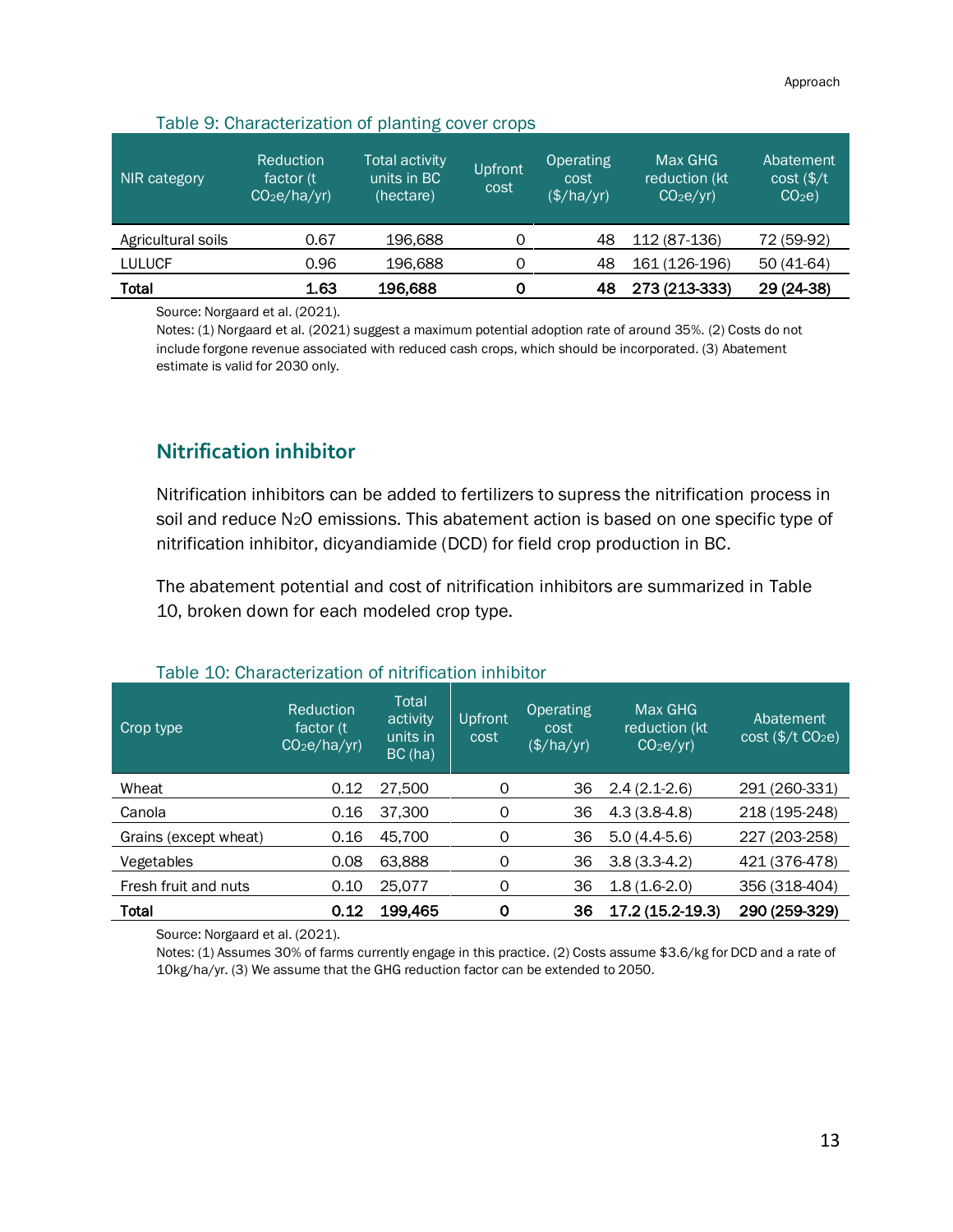#### **Plant woody perennials**

Woody perennials such as trees and shrubs can mitigate greenhouse gas emissions by sequestering atmospheric CO2. As trees and shrubs grow, their rate of sequestration increases until they reach maturity, after which the carbon remains stored until they die or are cut down. This mitigation action includes planting woody perennials as (1) vegetive buffers on cropland (i.e., along farm field edges) and (2) riparian buffers (i.e., waterways).

The abatement potential and cost of planting woody perennials are summarized in [Table 11.](#page-22-0)

<span id="page-22-0"></span>

| NIR category  | <b>Reduction</b><br>factor (t)<br>CO <sub>2</sub> e/ha/yr) | Total<br>activity<br>units in BC<br>(ha) | Upfront<br>cost | Operating<br>cost<br>(\$/ha/yr) | Max GHG reduction<br>in 2030 (kt)<br>CO <sub>2</sub> e/yr | Abatement<br>$cost$ (\$/t<br>CO <sub>2</sub> e |
|---------------|------------------------------------------------------------|------------------------------------------|-----------------|---------------------------------|-----------------------------------------------------------|------------------------------------------------|
| <b>LULUCF</b> | 16                                                         | 54.809                                   | 3.480           |                                 | 218 (112-324)                                             | 57 (38-111)                                    |
|               |                                                            |                                          |                 |                                 |                                                           |                                                |

#### Table 11: Characterization of planting woody perennials

Source: Norgaard et al. (2021).

Notes: (1) Upfront cost is that required to plant a hectare. (2) Costs do not include maintenance of buffers or forgone revenue from crops. (3) Abatement estimate is valid for 2030 only.

#### **Preserve forests**

Deforestation and conversion to cropland results in immediate greenhouse gas emissions from the loss of carbon stored in woody biomass and soil, as well as residual emissions from soil which last for many years. Preserving forest lands rather than converting them to cropland therefore results in avoided emissions.

The abatement potential and cost of preserving forests are summarized in [Table 12.](#page-22-1)

<span id="page-22-1"></span>

| <b>Emissions source</b> | Reduction<br>factor (t)<br>CO <sub>2</sub> e/ha/yr | Total<br>activity<br>units in<br>BC(ha) | Upfront<br>cost | <b>Operating</b><br>cost<br>(\$/ha/yr) | Max GHG<br>reduction in<br>2030 (kt)<br>CO <sub>2</sub> e/yr | Abatement<br>$cost$ (\$/t<br>CO <sub>2</sub> e |
|-------------------------|----------------------------------------------------|-----------------------------------------|-----------------|----------------------------------------|--------------------------------------------------------------|------------------------------------------------|
| <b>LULUCF</b>           | 98                                                 | 1.980                                   | 2.364           |                                        | 194 (0-399)                                                  | $5(2-\infty)$                                  |

#### Table 12: Characterization of preserving forests

Source: Norgaard et al. (2021).

Notes: (1) Upfront cost is the value per hectare that farmers would require to preserve trees on their land for 20 years. (2) Large range in abatement cost reflects uncertainty in GHG reduction. (3) Abatement estimate is valid for 2030 only.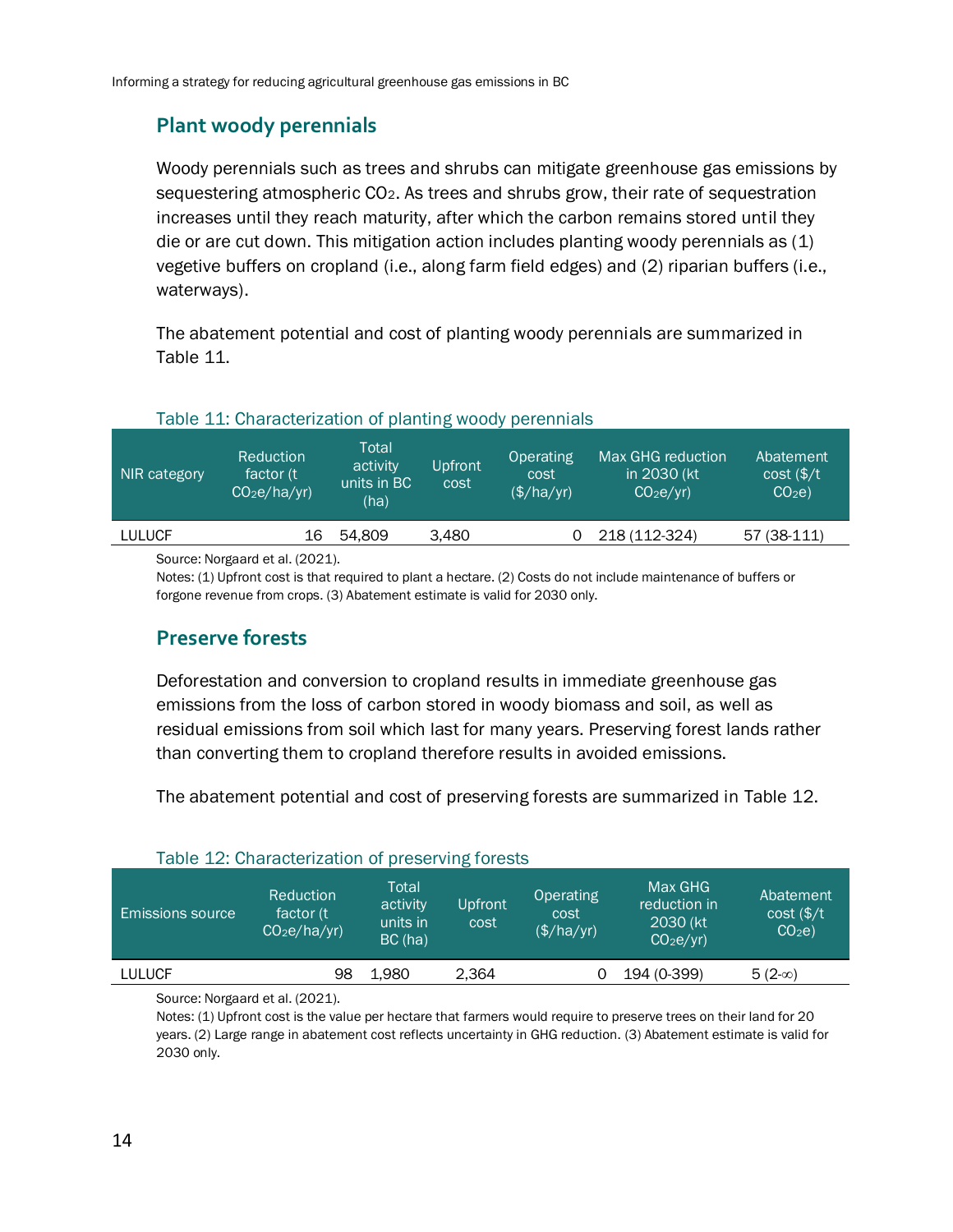## <span id="page-23-0"></span>**2.3.3. Livestock**

#### **Anaerobic digestion**

Organic residues such as manure and crop residues can be used to create renewable natural gas through the process of anaerobic digestion. Anaerobic digestion captures manure emissions and therefore reduces livestock emissions. Captured methane is then turned into renewable natural gas (RNG) and can displace natural gas elsewhere in the economy. While the combustion of RNG leads to carbon emissions, it is produced from a waste product that would have otherwise been released into the atmosphere as methane. Methane has about 30 times higher global warming potential than carbon dioxide over a 100-year time period.

The assumed cost of producing renewable natural gas via anaerobic digestion is shown in [Table 13.](#page-23-1)

#### Table 13: Characterization of anaerobic digestion

<span id="page-23-1"></span>

| Technology         | Archetype<br>production (TJ/yr) | Upfront cost<br>(million 2019\$) | Operating cost<br>$(2019\$/GJ)$ | Cost of RNG<br>output<br>$(2019\$/GJ)$ |
|--------------------|---------------------------------|----------------------------------|---------------------------------|----------------------------------------|
| Anerobic digestion | 23                              |                                  | 1.9                             | 12.7                                   |

Source: International Energy Agency (IEA) Energy Technology System Analysis Program (ETSAP) (2013). Biogas and Bio-syngas Production[. https://iea-etsap.org/E-TechDS/PDF/P11\\_BiogasProd\\_ML\\_Dec2013\\_GSOK.pdf.](https://iea-etsap.org/E-TechDS/PDF/P11_BiogasProd_ML_Dec2013_GSOK.pdf) Notes: (1) Production of RNG is constrained to agricultural output. (2) Excludes value of digestate. (3) Norgaard et al. (2021) assume that 62.5% (+/-20%) of agricultural residues could be used to create renewable natura gas, based on a recent study finding that 50-75% of feedstocks in BC were considered as "easily accessible".

#### **Manure composting**

Composting is an alternative manure storage method to reduce greenhouse gas emissions. Specifically, aerobic composting reduces the amount of CH<sup>4</sup> produced by anaerobic decomposition of organic matter.

The abatement potential and cost of manure composting is summarized in [Table 14.](#page-24-0)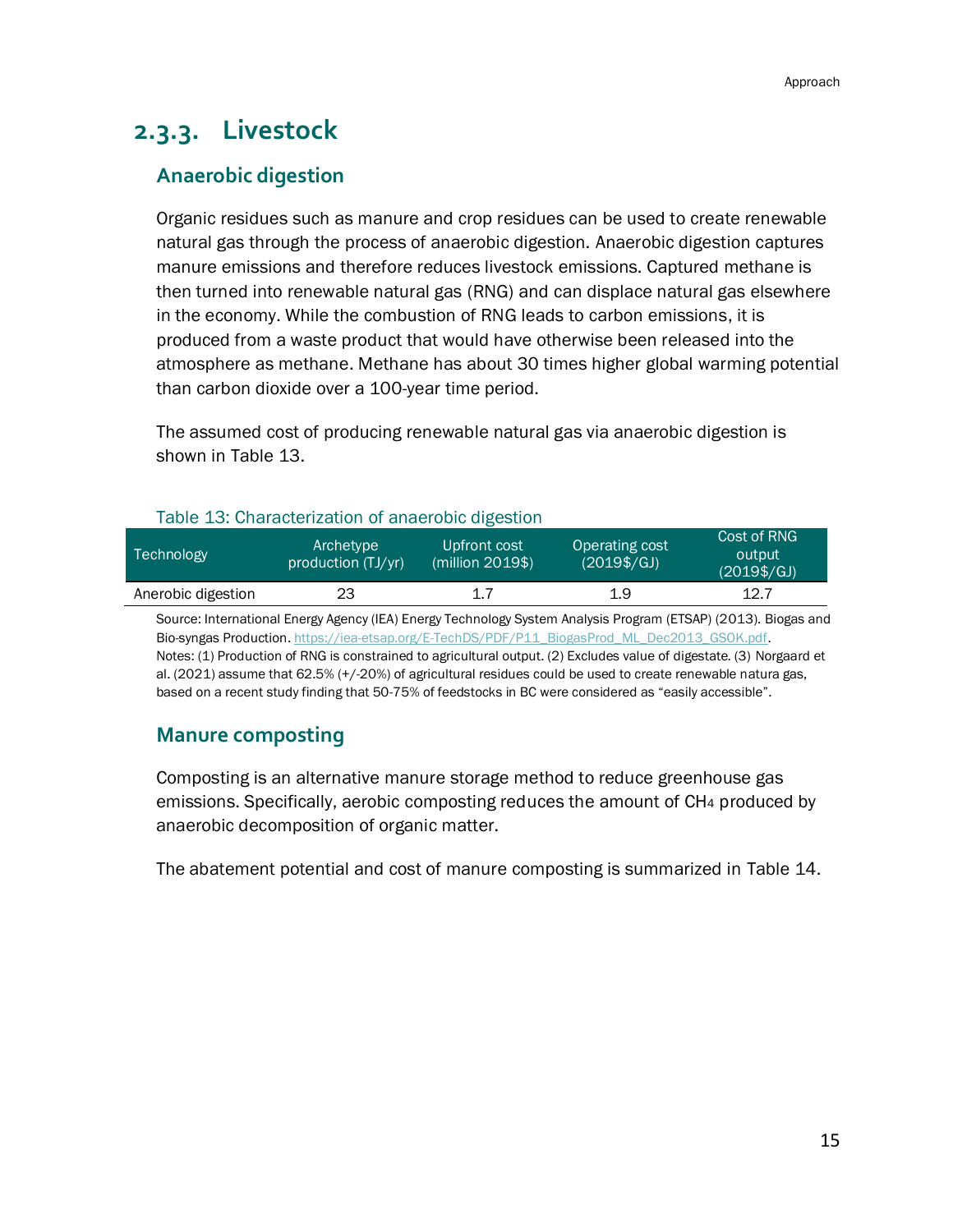Informing a strategy for reducing agricultural greenhouse gas emissions in BC

<span id="page-24-0"></span>

| Livestock type | Reduction<br>factor (t)<br>CO <sub>2</sub> e/1000<br>hd/yr) | Table 14. Undiacterization of manure compositing<br><b>Total activity</b><br>units in BC<br>(1000 heads of<br>livestock) | Upfront<br>cost | <b>Operating</b><br>cost | Max GHG<br>reduction (kt<br>CO <sub>2</sub> e/yr | Abatement<br>$cost$ (\$/t<br>CO <sub>2</sub> e |
|----------------|-------------------------------------------------------------|--------------------------------------------------------------------------------------------------------------------------|-----------------|--------------------------|--------------------------------------------------|------------------------------------------------|
| Dairy cattle   | 751                                                         | 84                                                                                                                       | 21.429          |                          | 40 (21-58)                                       | $6(4-11)$                                      |
| Beef cattle    | 361                                                         | 26                                                                                                                       | 21.429          | O                        | $6(3-9)$                                         | $12(8-23)$                                     |
| Total          | 659                                                         | 110                                                                                                                      | 21,429          |                          | 45 (24-67)                                       | $7(5-13)$                                      |

#### Table 14: Characterization of manure composting

Source: Norgaard et al. (2021).

Notes: (1) Upfront cost is that of building a composting facility suitable for 1000 heads of cattle, with a volume of 25 cubic yards and a lifespan of 15-25 years. (2) No operating costs specified. (3) We assume that the GHG reduction factor can be extended to 2050.

#### **Feed additives**

Feed additives can reduce methane associated with enteric fermentation. This abatement action is based on the additive 3-nitrooxypropanol (3NOP), a synthetic compound which inhibits methanogenic bacteria from performing the final step of methane production in livestock's rumen.

The abatement potential and cost of feed additives are summarized in [Table 15.](#page-24-1)

<span id="page-24-1"></span>

| Livestock type | Reduction<br>factor (t)<br>CO <sub>2</sub> e/1000<br>hd/yr) | <b>Total activity</b><br>units in BC<br>(1000 heads<br>of livestock) | Upfront<br>cost | Operating<br>cost<br>(\$/head/yr) | Max GHG<br>reduction in<br>2030 (kt)<br>CO <sub>2</sub> e/yr | Abatement<br>$cost$ (\$/t<br>CO <sub>2</sub> e |
|----------------|-------------------------------------------------------------|----------------------------------------------------------------------|-----------------|-----------------------------------|--------------------------------------------------------------|------------------------------------------------|
| Dairy cattle   | 925                                                         | 84                                                                   | 0               | 25 (10-50)                        | 77 (59-95)                                                   | 27 (9-70)                                      |
| Beef cattle    | 1,522                                                       | 26                                                                   | 0               | 25 (10-50)                        | 40 (27-52)                                                   | 16 (5-48)                                      |
| Total          | 1,066                                                       | 110                                                                  | Ω               | 25 (10-50)                        | 117 (95-138)                                                 | 12 (8-58)                                      |

#### Table 15: Characterization of feed additives

Source: Norgaard et al. (2021).

Notes: (1) Costs are preliminary because 3NOP feed additive is not yet approved for use in Canada. (2) Abatement cost range reflects uncertainty in cost and GHG reduction potential. (3) We assume that the GHG reduction factor can be extended to 2050.

#### **Rotational grazing**

Rotational grazing is the practice of circulating livestock through multiple, separate paddocks. Compared to continuous grazing in a single paddock, rotational grazing can increase vegetation growth and soil organic carbon.

The abatement potential and cost of rotational grazing are summarized in [Table 16.](#page-25-1) It results emissions associated with enteric fermentation as well as LULUCF.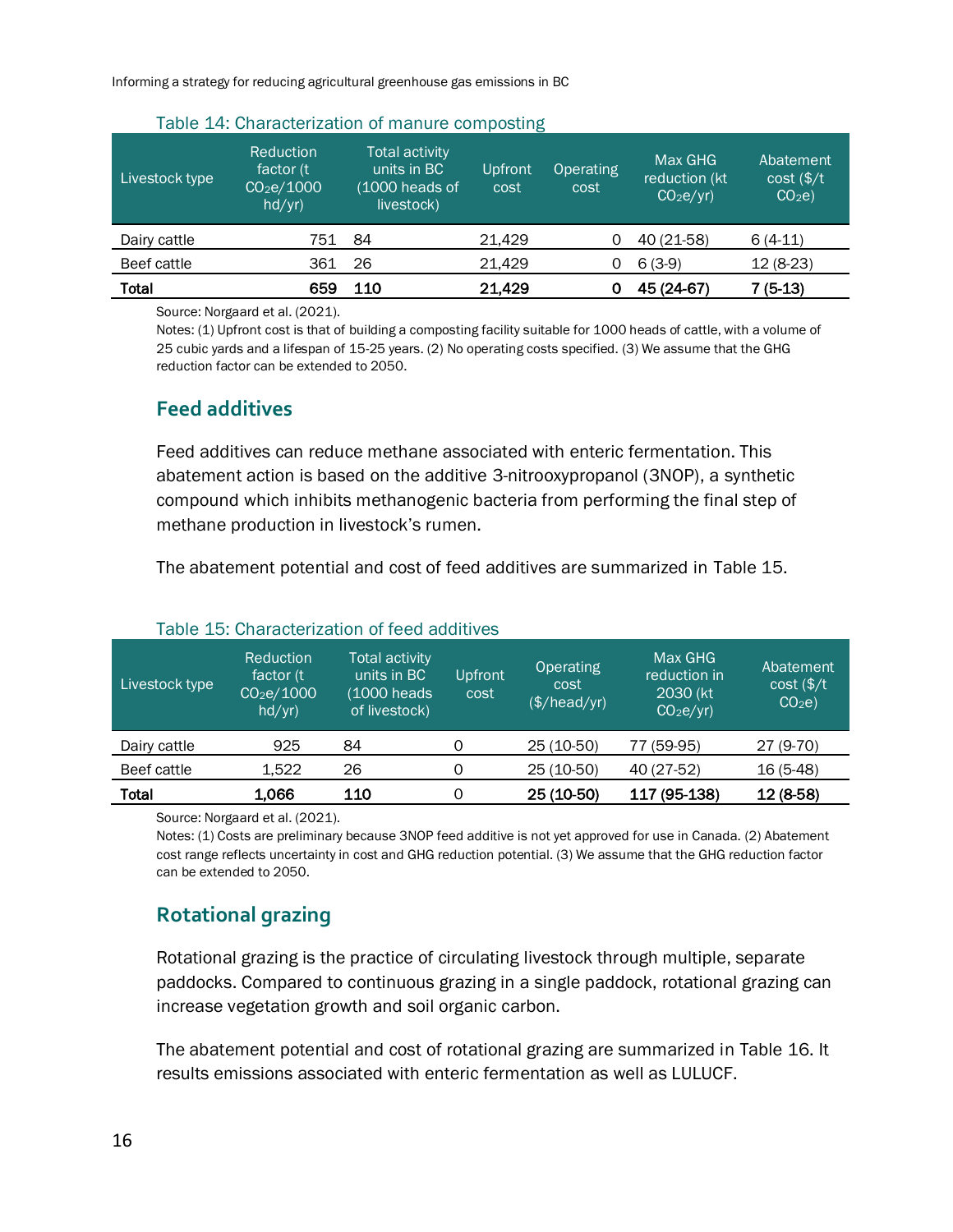| Table 16: Characterization of rotational grazing |  |
|--------------------------------------------------|--|
|--------------------------------------------------|--|

<span id="page-25-1"></span>

| <b>Emissions source</b> | Reduction<br>factor (t)<br>CO <sub>2</sub> e/ha/yr) | Total<br>activity<br>units in BC<br>(ha) | Upfront<br>cost | <b>Operating</b><br>cost<br>(\$/ha/yr) | Max GHG<br>reduction in<br>2030 (kt)<br>CO <sub>2</sub> e/yr | Abatement<br>$cost$ (\$/t<br>CO <sub>2</sub> e |
|-------------------------|-----------------------------------------------------|------------------------------------------|-----------------|----------------------------------------|--------------------------------------------------------------|------------------------------------------------|
| Enteric fermentation    | 0.6                                                 | 1,639,074                                |                 | 24                                     | 161 (103-219)                                                | 39 (28-60)                                     |
| <b>LULUCF</b>           | 0.5                                                 | 1.639.074                                | 0               | 24                                     | 131 (84-178)                                                 | 47 (35-74)                                     |
| Total                   | 1.1                                                 | 1,639,074                                |                 | 24                                     | 292 (186-397)                                                | $21(16-33)$                                    |

Source: Norgaard et al. (2021).

Notes: (1) Based on "intensive" rotational grazing as described by Norgaard et al. (2021). "Basic" option not shown because it was more expensive on a \$/t basis. (2) Abatement estimate is valid for 2030 only.

## <span id="page-25-0"></span>**2.4. Scenarios**

Scenarios modeled for this analysis vary according to two dimensions, as shown in [Table 17.](#page-26-1)

First, different GHG reduction requirements were simulated, including:

- Current policy. This forecast describes how the agriculture sector develops under a business-as-usual scenario that includes implemented federal and provincial policies. It serves as a benchmark against which greenhouse gas abatement efforts can be measured. Although climate policy efforts to date have not focused on agriculture, they may nevertheless impact agricultural emissions. For example, BC's renewable gas standard will encourage the adoption of anaerobic digestion. Likewise, BC's various policies to boost the adoption of zero emission vehicles for on-road applications could spill over to off-road applications like tractors.
- Target scenario. This forecast describes a scenario in which BC achieves its greenhouse gas reduction targets of 40% below 2007 levels by 2030, 60% by 2040 and 80% by 2050. It identifies the most economically efficient technologies, fuels and actions required to achieve these targets, beyond those required by current policy.

Second, due to the large amount of uncertainty in the abatement potential and cost of alternative mitigation actions, a sensitivity analysis was conducted to explore the impact of low and high-cost assumptions.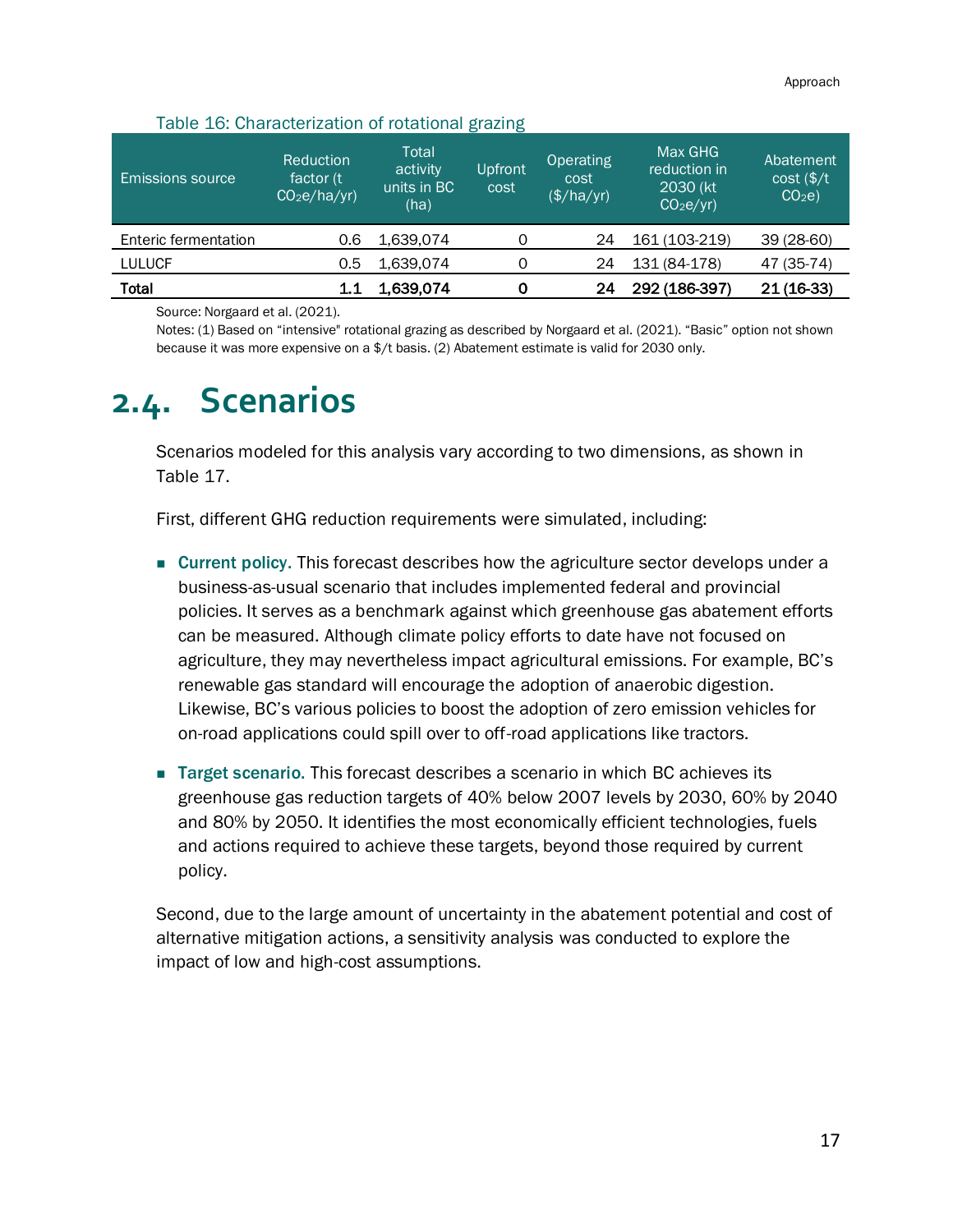#### <span id="page-26-1"></span>Table 17: Scenario overview

|                              |                                               | Sensitivity on abatement costs |     |      |  |  |
|------------------------------|-----------------------------------------------|--------------------------------|-----|------|--|--|
|                              |                                               | Reference                      | Low | High |  |  |
|                              | <b>Current policy</b>                         |                                |     |      |  |  |
| GHG reduction<br>requirement | Province achieves<br>80% reduction by<br>2050 |                                |     |      |  |  |

Notes: Abatement costs sensitivity – cost and potential

## <span id="page-26-0"></span>**2.5. Limitations**

Despite using the best available forecasting methods and assumptions possible within the scope of this project, the development of the economy, including BC's agricultural sector, is uncertain.

In particular, we note the following sources of uncertainty:

- The rate of technological change. Emerging technologies and practices, from electric batteries to feed additives to reduce enteric fermentation, are rapidly evolving. The ultimate performance and cost of emerging technologies could vary from that assumed in this analysis. Further research is needed to refine many of the estimates for the feasibility, cost and abatement potential of greenhouse gas abatement options in agriculture.
- Biophysical flows. Non-energy related greenhouse gas emissions from agriculture depend on a complex interplay between human activity and the environment. We have relied on recent research for BC that quantifies the potential abatement from agronomy and livestock greenhouse gas reduction measures, but our understanding is that this research is at a relatively early stage relative to evaluation of energy-related abatement options.
- The disaggregation of 2015 agricultural emissions into sub-categories. Limited data availability results in uncertainty regarding the disaggregation of agriculture emissions into more detailed sub-sectors. While the emission distribution between sub-sectors is uncertain, total emissions from combustion, enteric fermentation, methane management, and agricultural soils are aligned with emissions data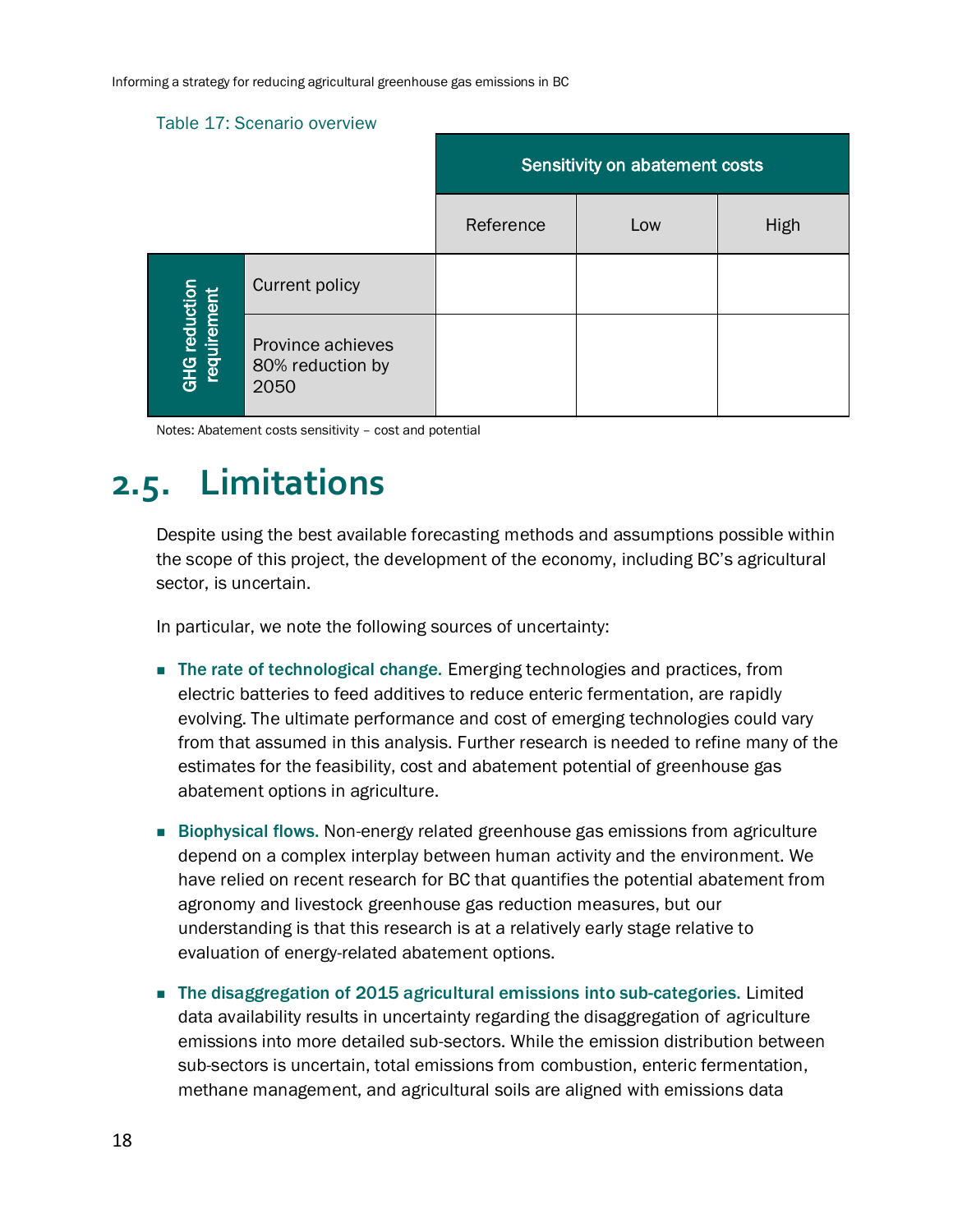reported by the National Inventory Report. Future work could refine the approach for emissions sub-sector disaggregation.

- The timing of greenhouse gas reductions. The complex nature of biophysical flows means that greenhouse gas reductions from agronomy and livestock actions are not constant over time. We have relied on estimates for 2030 and extrapolated to 2050 where possible.
- Co-benefits and costs. The adoption of many abatement options in agriculture result in both co-benefits (e.g., enhanced biodiversity and long-term productivity) and costs (e.g., conflict with other priorities such as efficiency). In the future, the adoption of the mitigation actions described above could be considered in this broader context.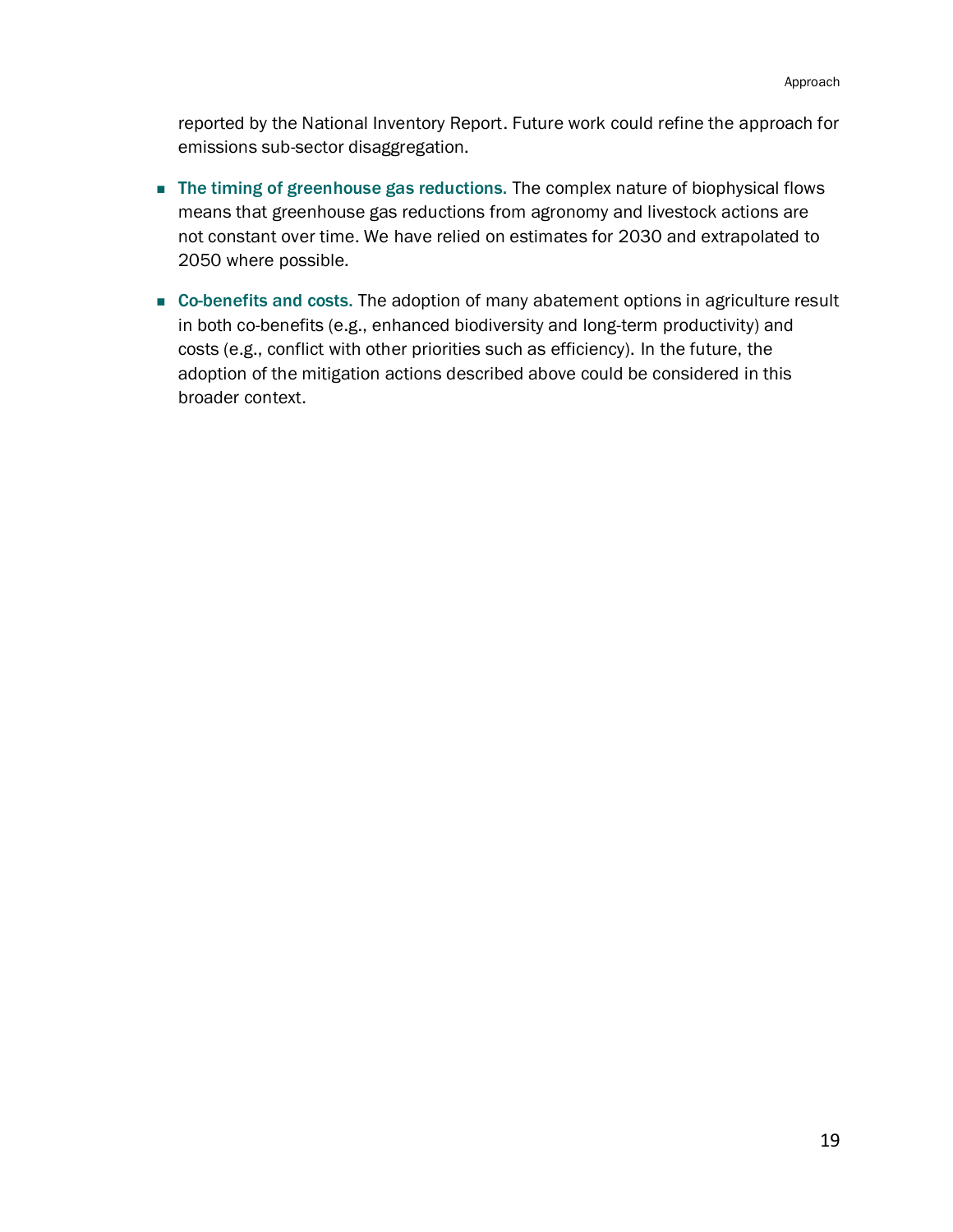# <span id="page-28-0"></span>**3. Findings**

This section presents findings from the analysis. It is structured to answer the following questions:

- Where are BC's agricultural emissions headed in the absence of new policies?
- What are the most promising options to reduce agricultural emissions in BC?
- To what extent can known mitigation actions reduce agricultural emissions?
- How can agriculture help achieve provincial emissions targets?
- What is the economic impact of reducing agricultural emissions?

### <span id="page-28-1"></span>**3.1.1. Where are BC's agricultural emissions headed in the absence of new policies?**

Agricultural output is likely to continue to expand in BC due to demographic and economic growth, and would result in growing emissions without the adoption of greenhouse gas mitigation measures.

In the absence of new policies, emissions from agricultural sources (soils, enteric fermentation, manure management and fossil fuels) could rise from 2.8 Mt in 2015 to 3.6 Mt by 2030 (see [Figure 1\)](#page-29-1), unless the emissions intensity of agricultural operations improves.

It is important to note that total agricultural emissions reported here do not include emissions from land use, land-use change, and forestry (LULUCF), such as emissions from deforestation for crop land development. LULUCF emissions are not reported in the National Inventory Report and were outside the scope of this project.

The emissions trend in [Figure 1](#page-29-1) suggests that new policies will be needed to close the gap between projected emissions and any potential sectoral targets that are implemented in BC.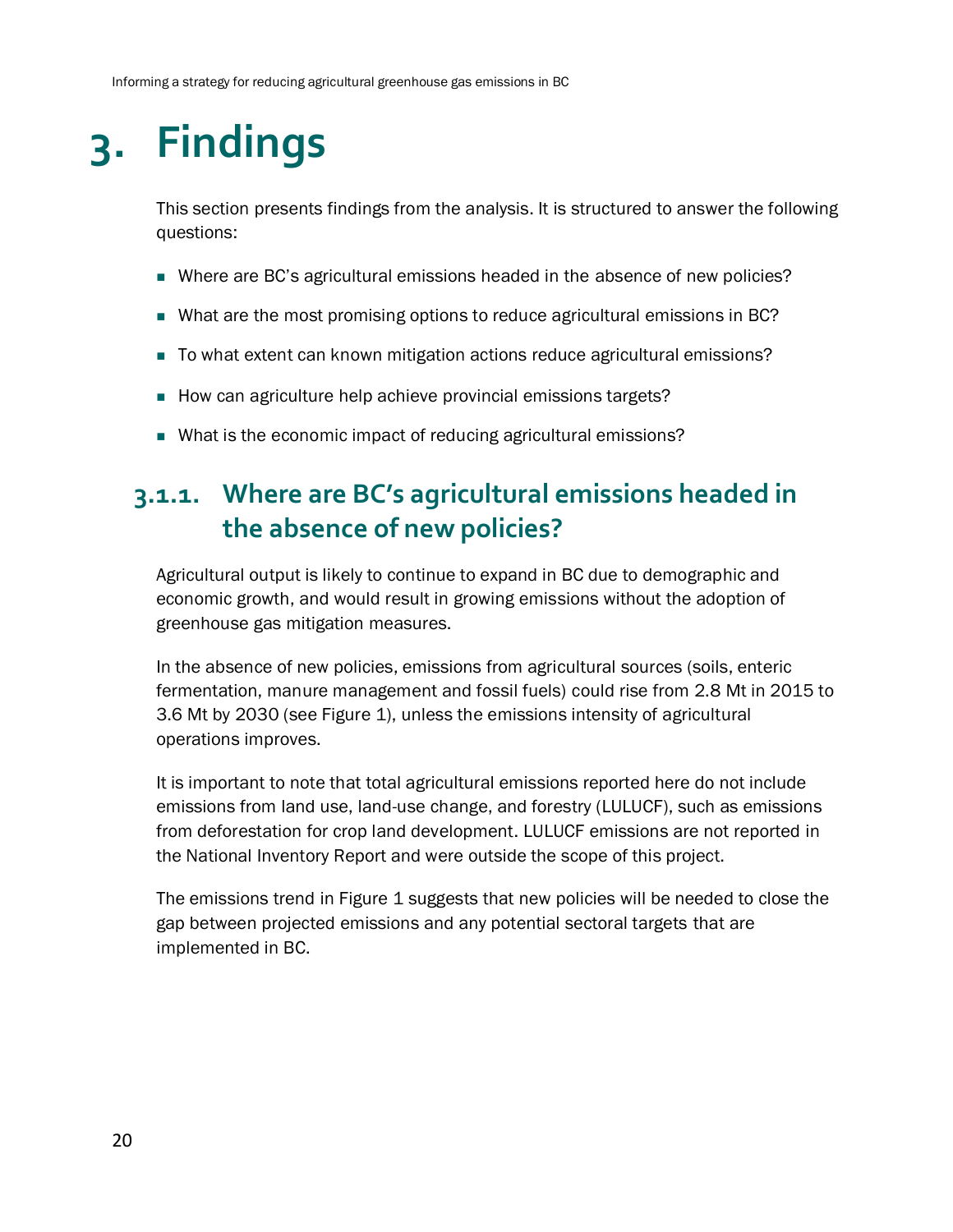

<span id="page-29-1"></span>Figure 1: Agricultural greenhouse gas emissions forecast, current policies

Source: Navius forecast using gTech. Excludes LULUCF. Please note that this figure shows an economy-wide provincial emissions target of a 40% reduction from 2007 levels by 2030, applied to the agricultural sector (i.e., reducing agricultural emissions by 40%). BC also has targets of 60% by 2040 and 80% by 2050.

### <span id="page-29-0"></span>**3.1.2. What are the most promising options to reduce agricultural emissions in BC?**

As described in Section [3,](#page-11-0) mitigation actions are available (or likely to be available in the future) for most sources of agricultural emissions.

Several low-cost actions have high abatement potential, including planting cover crops and rotational grazing. Other options are higher cost and/or have lower abatement potential. All abatement actions are summarized in [Table 18.](#page-30-0) Important things to note are:

- Relatively low-cost abatement options (less than about \$50/t) include planting cover crops, rotational grazing, cattle feed additives and manure composting.
- Medium-cost abatement options (between about \$50/t and \$150/t) include planting woody perennials and preserving forests, adopting plug-in electric tractors and switching to electric heat.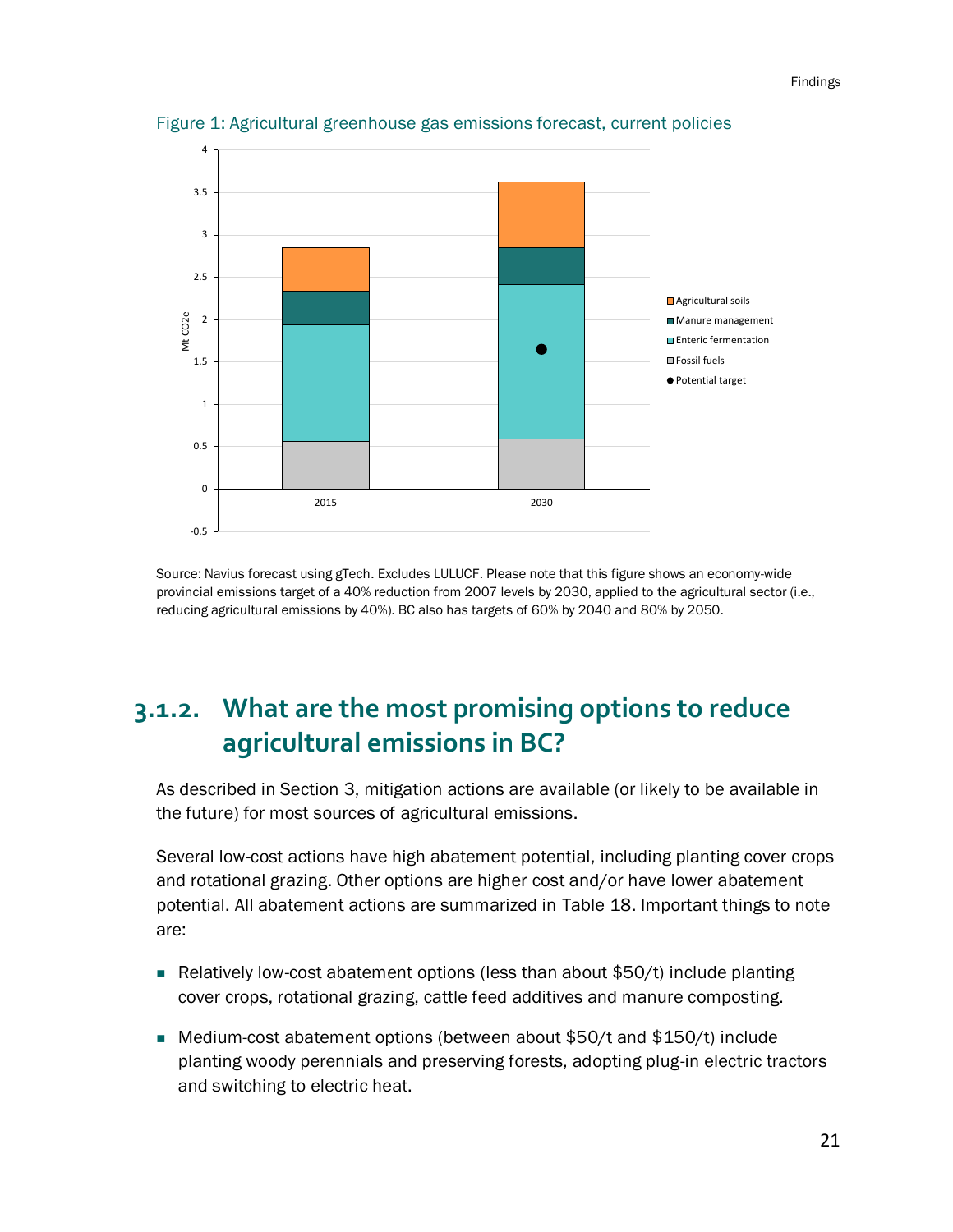■ Higher-cost abatement options (above about \$150/t) include 4R nutrient management, nitrification inhibitors, anaerobic digestors and fuel switching to hydrogen or biofuels.

Please note that this assessment of costs focusses exclusively on emissions reductions, leaving for future analysis to consider the significance of co-benefits such as biodiversity and long-term productivity).

#### <span id="page-30-0"></span>Table 18: Overview of abatement options

| <b>Abatement action</b>                   | <b>Abatement</b><br>cost in 2030 <sup>1</sup> | <b>Abatement</b><br>potential in<br>2030 <sup>2</sup> |
|-------------------------------------------|-----------------------------------------------|-------------------------------------------------------|
| Agronomy                                  |                                               |                                                       |
| 4R nutrient management                    | <b>High</b>                                   | Low                                                   |
| Cover crops                               | Low                                           | <b>High</b>                                           |
| Nitrification inhibitor - DCD             | High                                          | Low                                                   |
| Plant woody perennials & preserve forests | Medium                                        | <b>High</b>                                           |
| Livestock                                 |                                               |                                                       |
| Manure composting                         | Low                                           | Low                                                   |
| Anaerobic digestion                       | <b>High</b>                                   | <b>High</b>                                           |
| Cattle feed additive                      | Low                                           | Medium                                                |
| Rotational grazing                        | Low                                           | <b>High</b>                                           |
| Energy                                    |                                               |                                                       |
| Plug-in electric vehicles                 | Medium                                        | <b>High</b>                                           |
| Hydrogen fuel cell vehicles               | <b>High</b>                                   | <b>High</b>                                           |
| <b>Bioenergy</b>                          | <b>High</b>                                   | <b>High</b>                                           |
| Electric heat                             | Medium                                        | <b>High</b>                                           |

Table is illustrative. Detailed assumptions and sources are provided in Sectio[n 3.](#page-11-0) Notes: (1) Abatement cost categories: low =< \$50/t CO2e, medium = \$51-150/t and high => \$150/t. (2) Abatement potential categories: low =< 100 kt CO2e, medium = 101-200 kt and high => 200 kt. Cost estimates do not account for co-benefits, such as reduced needed for nitrogen fertilizers, and may not account for all costs.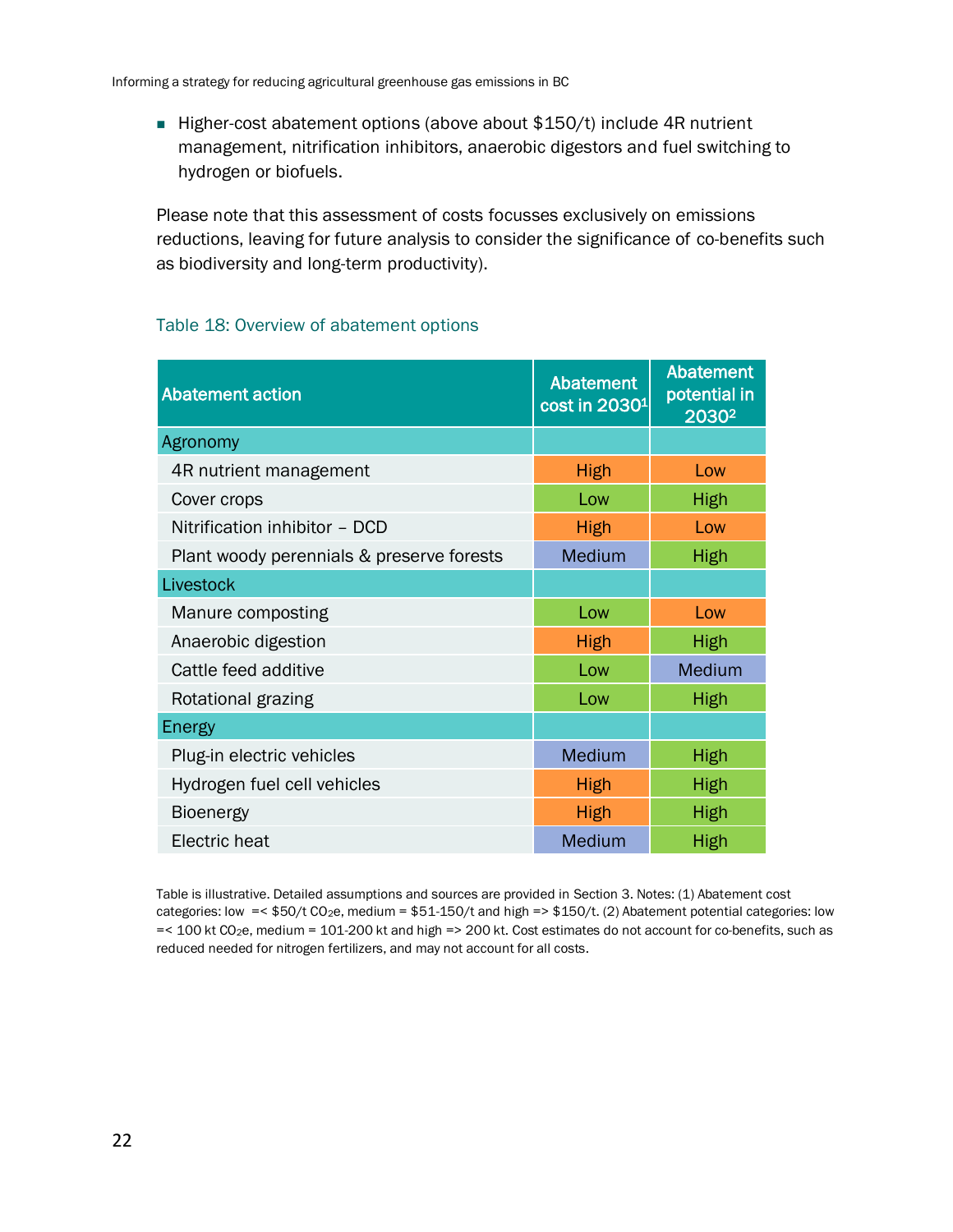### <span id="page-31-0"></span>**3.1.3. To what extent can known mitigation actions reduce agricultural emissions?**

Using known mitigation actions, BC's agriculture sector could reduce emissions by 0.4 Mt in 2030, relative to what they would be in the absence of new policies (see [Figure](#page-31-1)  [2\)](#page-31-1). Put another way, greater adoption of mitigation actions presented in Section 3.1.2 could limit the increase in agricultural emissions to 16% above 2007 levels in 2030.

Reducing emissions beyond this level would require 1) mitigation actions beyond those identified in this analysis and/or 2) offsets via negative emissions technologies, such as direct air capture.

Based on the simulated adoption rate of rotational grazing and use of cover crops and assuming that planting woody perennials and forest preservation are pursued to the biophysical limit, emission reductions from land-use, land-use change and forestry (LULUCF) can be estimated. The LULUCF reduction potential from those actions is estimated to be between 0.2 and 1.1 Mt CO<sub>2</sub>e.



<span id="page-31-1"></span>

Source: Navius forecast using gTech. Excludes LULUCF.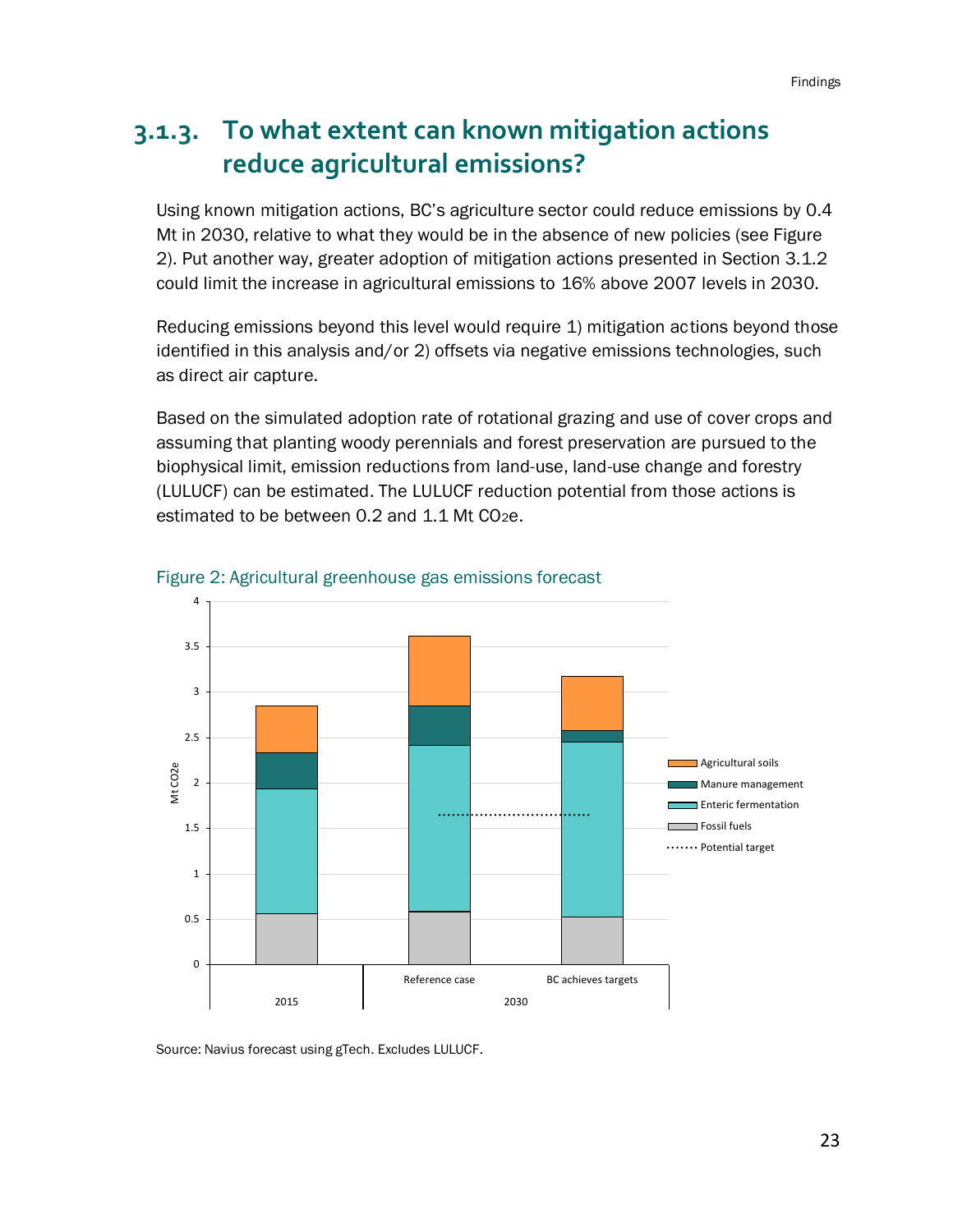### <span id="page-32-0"></span>**3.1.4. How can agriculture help achieve provincial emissions targets?**

The stringency of BC's greenhouse gas reduction targets necessitates a high level of abatement effort. More specifically, the cost of achieving these targets is higher than the cost of most abatement options for agriculture identified in this analysis (i.e., several hundred dollars per tonne carbon dioxide equivalent).

This suggests that under a scenario in which BC achieves its greenhouse gas targets in the most cost-effective manner:

- All abatement measures in agronomy are widely adopted by 2030 (including cover crops, 4R nitrogen management and nitrification inhibitors), as shown in [Figure 3.](#page-32-1)
- In livestock, anaerobic digestion is adopted wherever feasible, while other actions (anaerobic digestion, manure composting, rotational grazing and feed additives for grain-fed cattle) are also widely implemented by 2030, as shown in [Figure 4.](#page-33-0)
- The transition to zero carbon energy sources and carriers (clean electricity, bioenergy and hydrogen) is underway by 2030 and complete by mid-century, as shown in [Figure 5.](#page-33-1)



#### <span id="page-32-1"></span>Figure 3: Adoption of abatement measures in agronomy, provincial target scenario

Source: Navius forecast using gTech.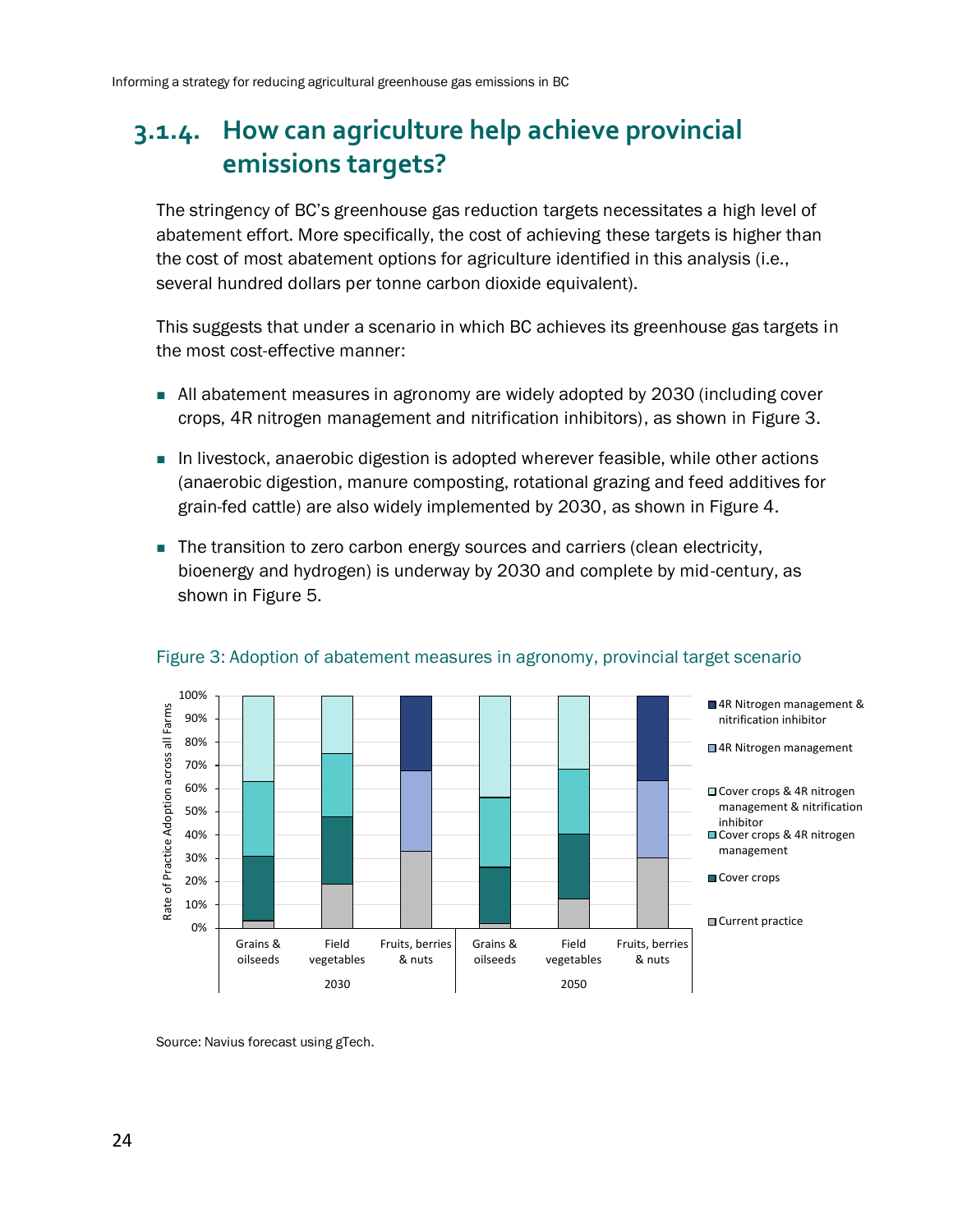

<span id="page-33-0"></span>Figure 4: Adoption of abatement measures in livestock, provincial target scenario

Source: Navius forecast using gTech.



<span id="page-33-1"></span>

Source: Navius forecast using gTech.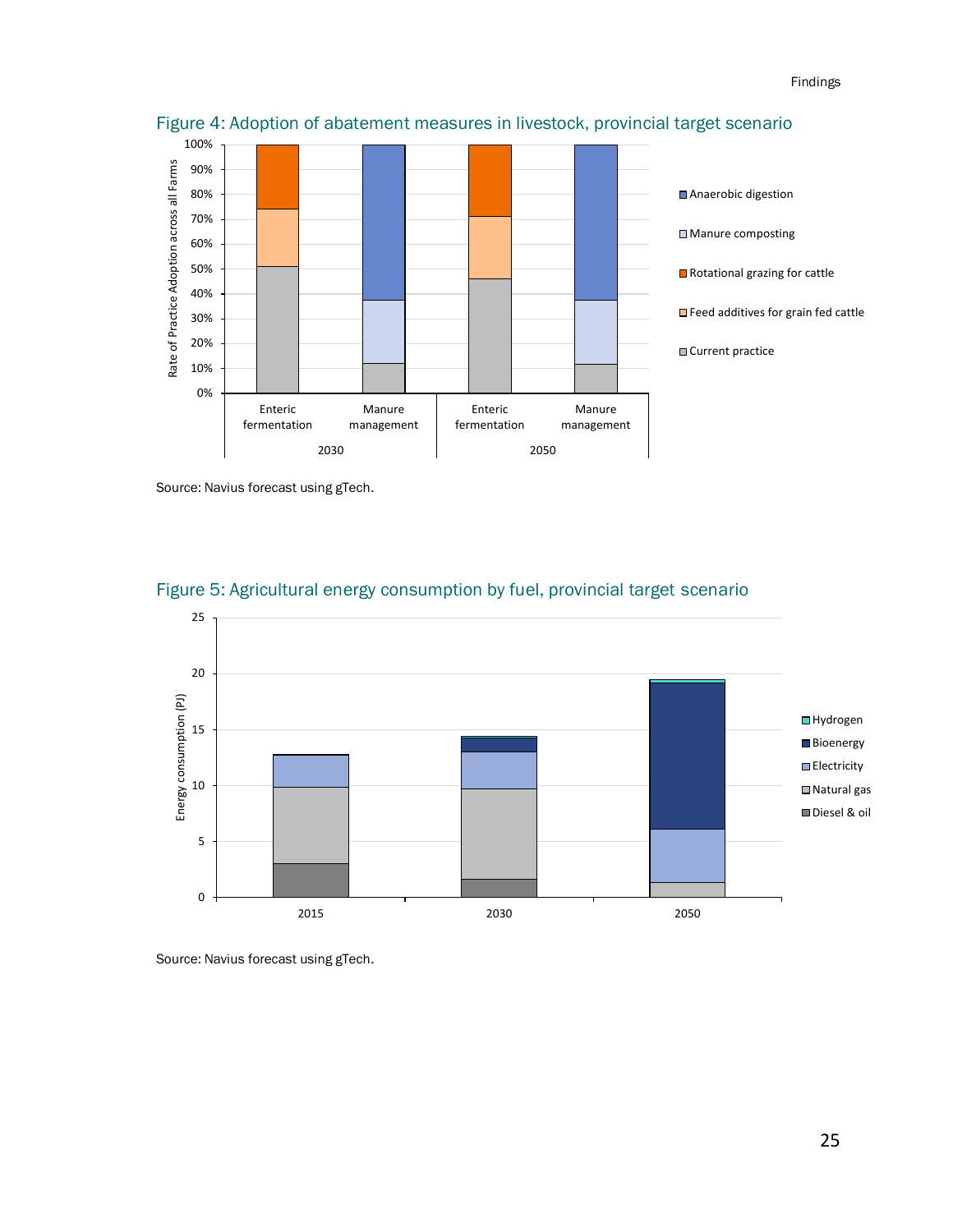## <span id="page-34-0"></span>**3.1.5. What is the economic impact of reducing agricultural emissions?**

Greenhouse gas reductions can be achieved while sustaining economic growth in agriculture. Agricultural output and jobs continue to grow in BC under all scenarios examined, including those in which BC achieves its provincial greenhouse gas targets (see [Figure 6\)](#page-35-0).

Smart policy design can ensure BC's agriculture sector remains competitive while reducing greenhouse gas emissions. Policy design determines compliances costs borne by industry, and hence economic impacts. For example, regulations may impose costs that are exclusively borne by regulated entities. Conversely, other policies may provide an incentive to reduce emissions while reducing overall compliance costs (e.g., through output rebates or subsidies).

For example, anaerobic digestion is a relatively high-cost abatement action relative to other abatement options. Nevertheless, the province's renewable natural gas mandate is likely to encourage the adoption of this technology to the benefit of the agriculture sector (i.e., because natural gas utilities can comply with the policy by paying farmers for renewable gas).

Providing policy recommendations is beyond the scope of this analysis. Nevertheless, decision makers may wish to consider the following guiding principles when it comes to developing policies to reduce agricultural emissions in BC:

- In the short-term, target abatement actions that have a relatively high abatement potential and low cost such as planting cover crops and rotational grazing for cattle.
- Given that achieving BC's targets is likely to require the adoption of costlier abatement actions, ensure that policies are designed to protect sector competitiveness.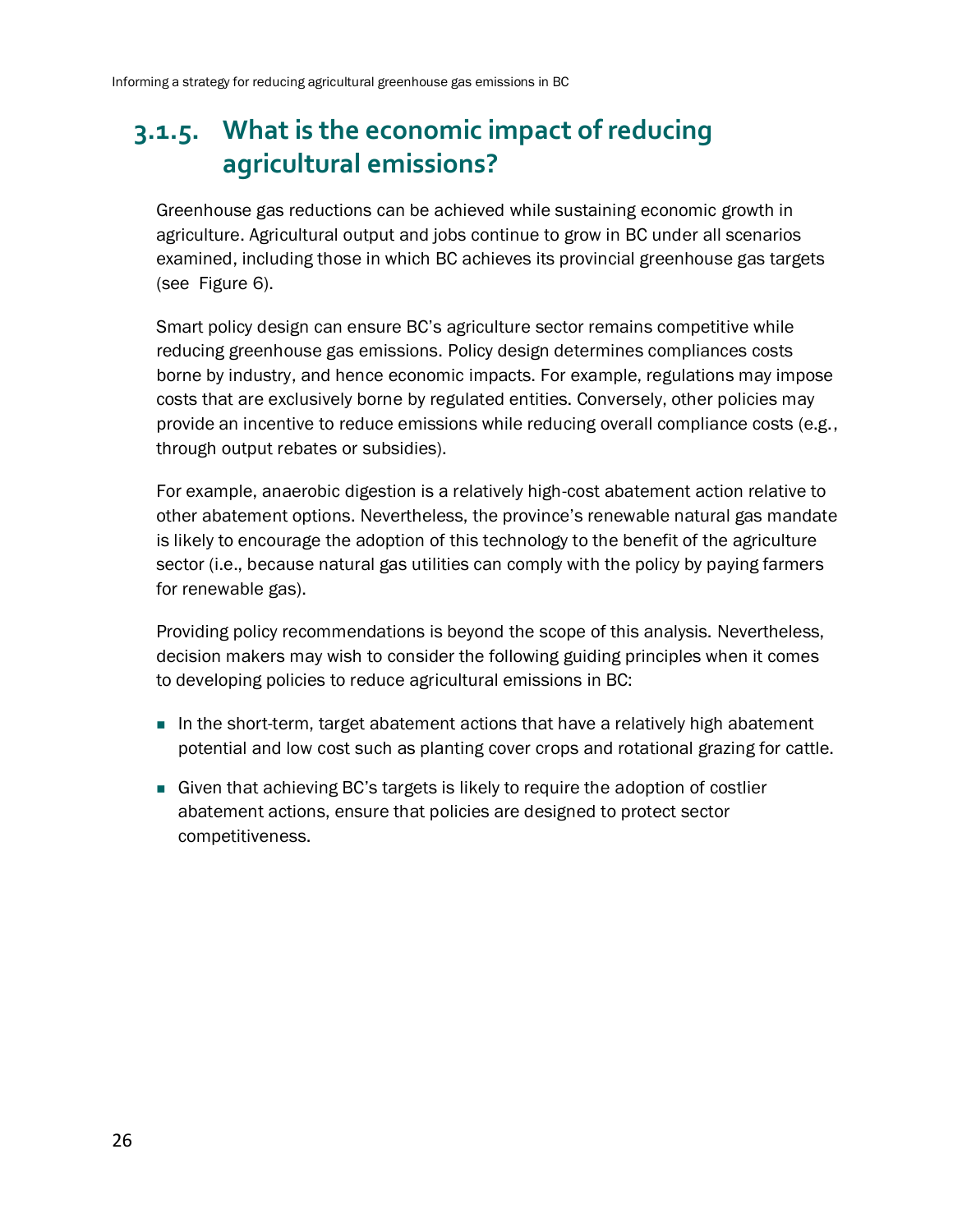#### <span id="page-35-0"></span>Figure 6: Agricultural output



Source: Navius forecast using gTech.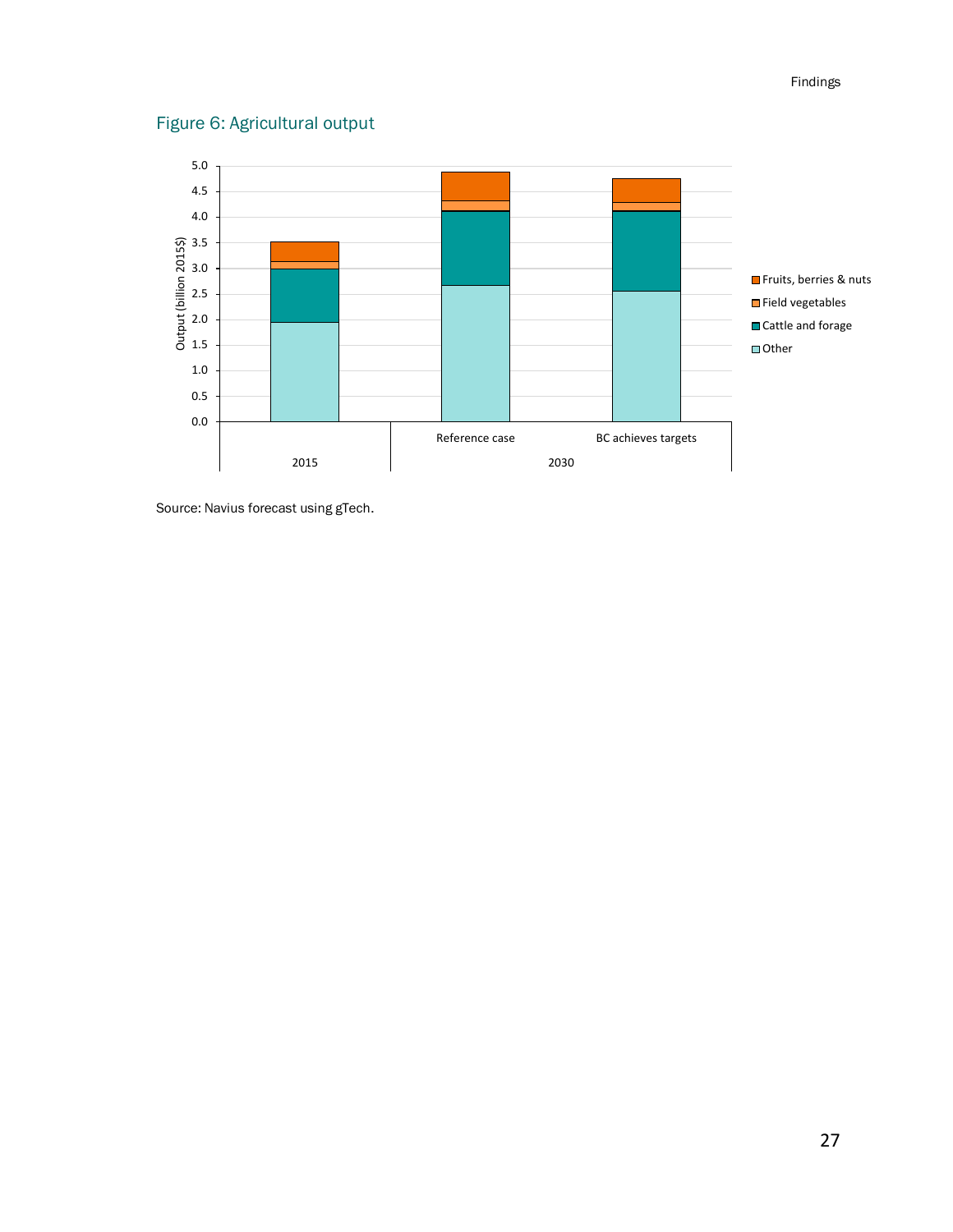# <span id="page-36-0"></span>**4. Key insights**

Key insights of this analysis include:

- Agricultural emissions are likely to grow in the absence of new policies, resulting in an increasing gap between emissions and potential sectoral targets that are measured relative to a historical baseline. In 2019, the most recent year of available historical data, agriculture emissions were 17% above 2007 levels. By 2030, this could rise to as much as 30% unless the emissions intensity of agricultural operations declines.
- Mitigation actions are available, or likely to be available in the future, for most sources of agricultural emissions. The adoption of these actions could limit this increase to 16% above 2007 levels in 2030. For comparison, BC's provincial target calls for a 40% reduction in emissions across the economy.
- Planting cover crops and implementing rotational grazing for cattle are relatively low-cost actions with high abatement potential, making them a natural focus for near-term mitigation efforts. Other actions are more costly and/or have a lower abatement potential.
- For BC to achieve its greenhouse gas targets in a cost-effective manner:
	- $\triangleright$  All abatement measures in agronomy are widely adopted by 2030, including cover crops, 4R nitrogen management and nitrification inhibitors.
	- $\triangleright$  In livestock, anaerobic digestion is adopted wherever feasible, while other actions (manure composting, rotational grazing and feed additives for grain-fed cattle) are also widely implemented by 2030.
	- $\triangleright$  The transition to zero carbon energy sources and carriers (especially bioenergy and clean electricity) is underway by 2030 and complete by mid-century.
- Greenhouse gas reductions can be achieved while maintaining agricultural output, provided that policies are designed to incentivize emissions reductions while minimizing compliance costs.
- Further research is needed to refine estimates regarding the feasibility, cost and abatement potential of greenhouse gas abatement options in agriculture. While this study relied on the best available data sources available to the authors, uncertainty is in many cases high. This study provides a preliminary assessment of agriculture's potential contribution to meeting BC's greenhouse gas targets, which should be revised as new data emerge.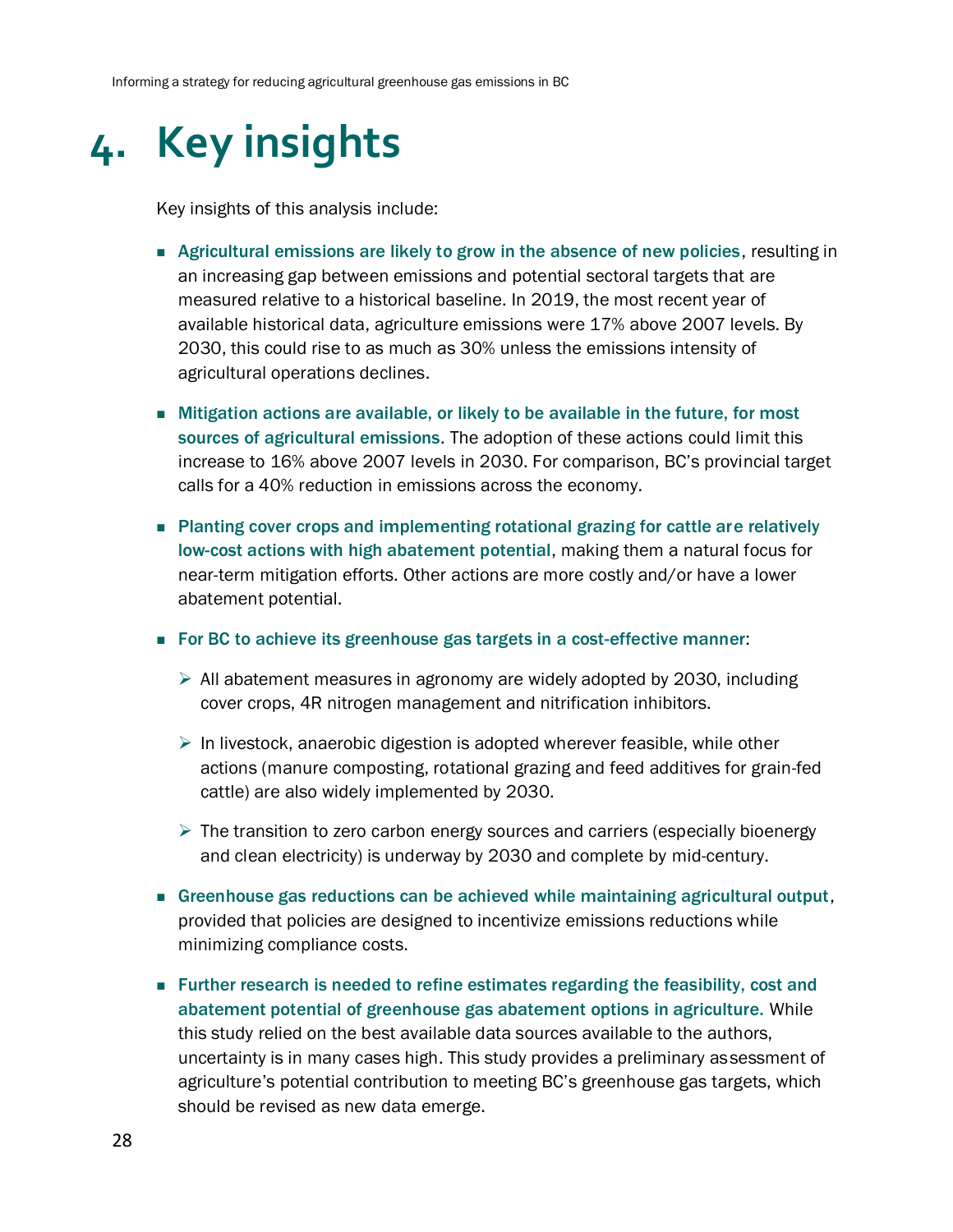# <span id="page-37-0"></span>**Appendix A: gTech**

gTech is unique among energy-economy models because it combines features that are typically only found in separate models (see [Figure 7\)](#page-37-1):

- A realistic representation of how households and firms select technologies and processes that affect their energy consumption and greenhouse gas emissions.
- An exhaustive accounting of the economy at large, including how provinces and territories interact with each other and the rest of the world.
- A detailed representation of energy supply, including liquid fuel (crude oil and biofuel), gaseous fuel (natural gas and renewable natural gas) and electricity.



#### <span id="page-37-1"></span>Figure 7: The gTech model

gTech builds on three of Navius' previous models (CIMS, GEEM and OILTRANS/IESD), combining their best elements into a comprehensive integrated framework.

#### **Simulating technological choice**

Unlike most computable general equilibrium (CGE) models, gTech contains substantial technological detail, such that it can account for the complexities of the energy economy system. Technological detail allows gTech to examine the impact of technology deployment on energy consumption, GHG emissions and the broader economy. gTech is designed to provide a forecast of how households and firms adopt technologies, and how technological adoption affects energy and emissions profiles. It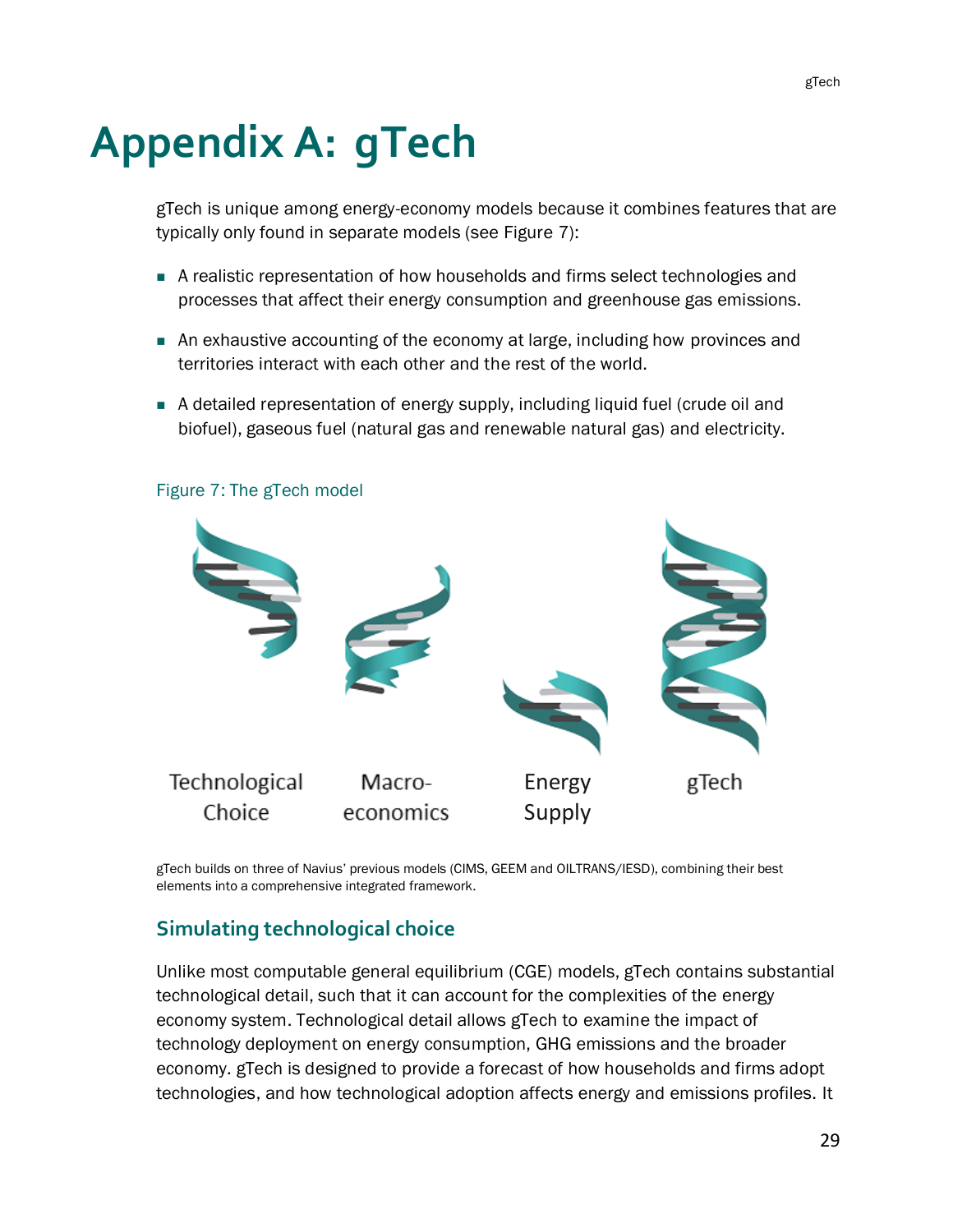simulates how energy prices, technology costs and policies affect which technologies are used to provide energy end-uses (e.g., lighting, process heating, mobility etc.). These choices in turn affect energy consumption, air emissions, capital costs, operating costs and energy costs. The model also accounts for the intangible and interactive technological, behavioural, and economic factors that accompany energy use and GHG emission policies.

#### **Understanding the macroeconomic impacts of policy**

As a CGE model, gTech represents key economic transactions within the economy allowing it to forecast the economic impacts of climate policies. These economic transactions include:

- Interlinkages between sectors of the economy. gTech explicitly represents 120 sectors of the economy (e.g., construction, cement manufacturing, petroleum refining). Each sector of the economy is characterized by the goods it produces (e.g., cement), and the inputs required to production (labor, capital, energy, etc.). As an equilibrium mode, gTech simulates how every sector of the economy returns to equilibrium if a policy is introduced or if economic conditions change. For example, if a policy reduces construction activity, demand for construction inputs, such as cement, would also be reduced.
- Interlinkages between households and sectors of the economy. Households lend their time and savings to industry in exchange for income. Any change in income generation within a province affects household income.
- Interlinkages between regions. gTech represents a total of 12 regions in North America, including each Canadian province, a single region representing the territories, and the United States. gTech accounts for bilateral trade between these regions as well as international trade beyond North America. Policies implemented in a given region can then affect the level of trade that occurs with the rest of the world.

#### **Understanding energy supply markets**

gTech accounts for all major energy supply markets, including electricity, refined petroleum products, natural gas and hydrogen. Each market is characterized by resource availability and production costs by province and territory, as well as costs and constraints (e.g., pipeline capacity) of transporting energy between regions.

Low-carbon energy sources can be introduced within each fuel stream in response to policy, such as renewable electricity and bioenergy. The model accounts for the availability and cost of bioenergy feedstocks, allowing it to provide insight about the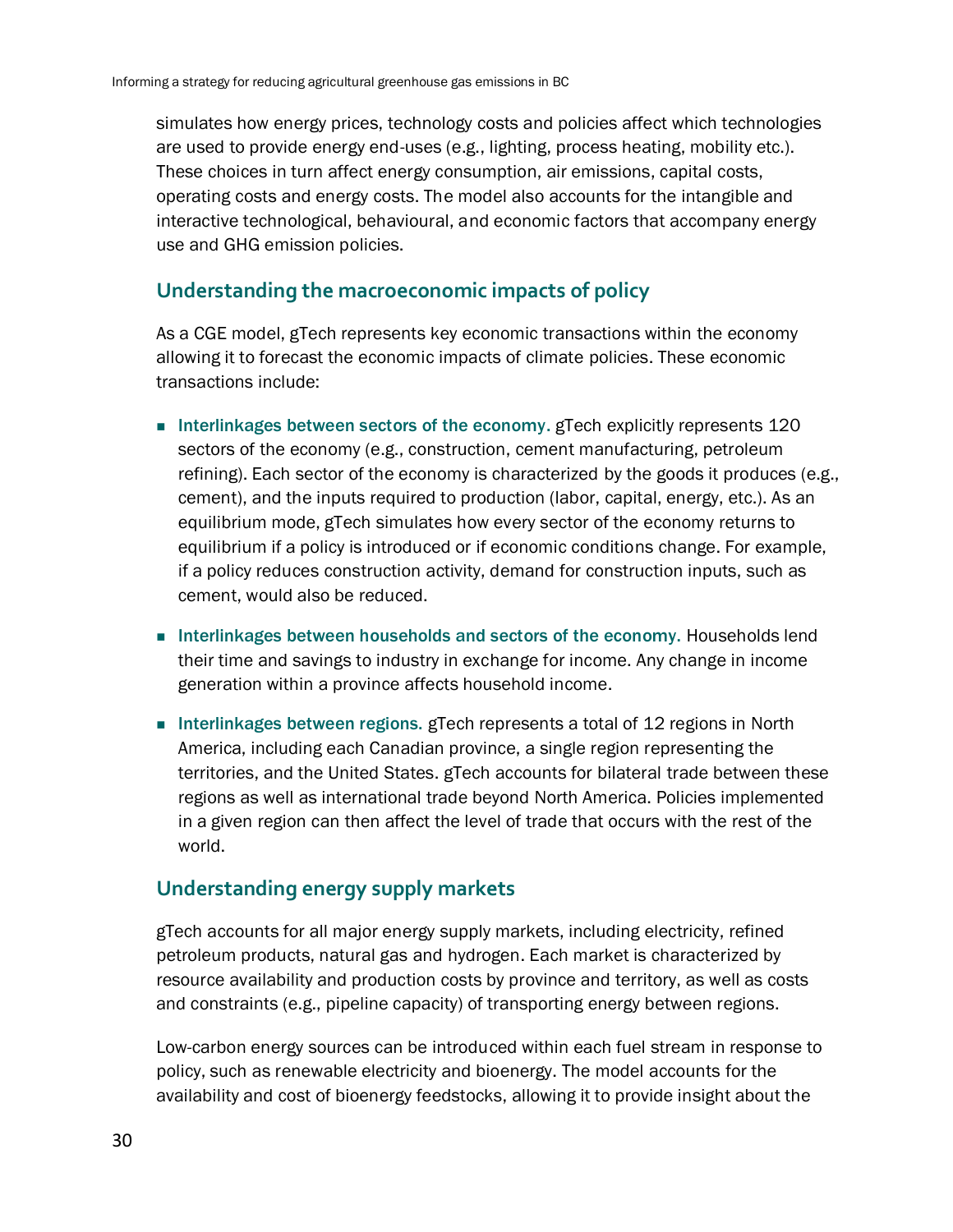economic effects of emission reduction policy, biofuels policy and the approval of pipelines.

#### **gTech: The benefits of merging macroeconomics with technological detail**

By merging the three features described above (technological detail, macroeconomic dynamics, and energy supply dynamics), gTech can provide extensive insight into the effect of climate and energy policy.

First, gTech can provide insights related to technological change by answering questions such as:

- How do policies affect technological adoption (e.g., how many electric vehicles are likely to be on the road in 2030 or 2050)?
- How does technological adoption affect energy consumption and greenhouse gas emissions?

Second, gTech can provide insights related to macroeconomics by answering questions such as:

- How do policies affect gross domestic product?
- How do policies affect individual sectors of the economy?
- Are households affected by the policy?
- Does the policy affect energy prices or any other price in the model (e.g., food prices)?

Third, gTech answers questions related to its energy supply modules:

- Will a policy generate more supply of renewable fuels or greater demand for electricity?
- Does policy affect the cost of transporting refined petroleum products, and therefore the price of gasoline in Canada?

Finally, gTech provides insight into areas where there is overlap between its various features:

■ What is the effect of investing carbon revenue into low- and zero-carbon technologies? This question can only be answered with a model such as gTech.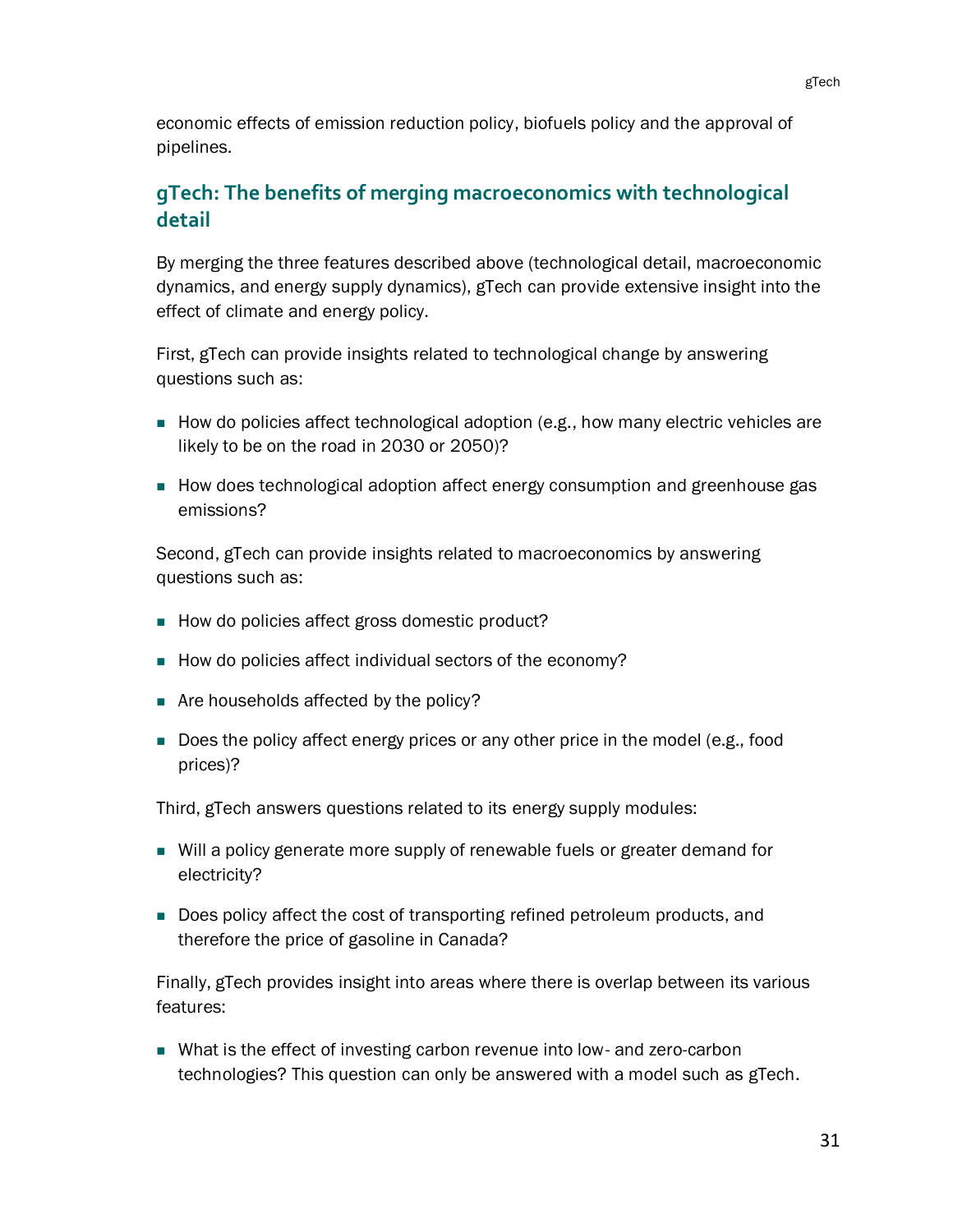- What are the macroeconomic impacts of technology-focused policies (e.g., how might a zero-emissions vehicle standard impact GDP)?
- Do biofuels focused policies affect (1) technological choice and (2) the macroeconomy?

This modeling toolkit allows for a comprehensive examination of the impacts of energy and climate change policy in Canada.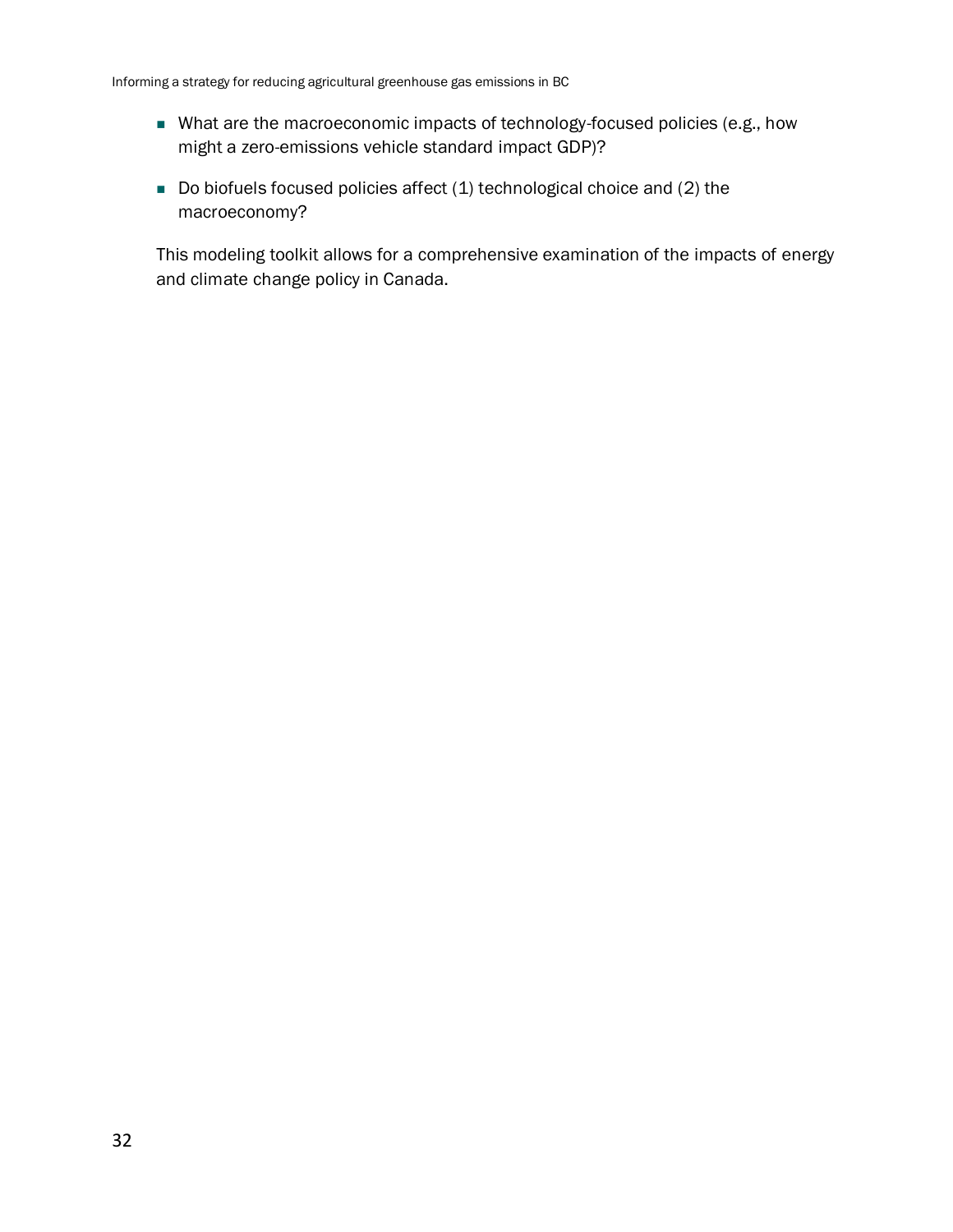At Navius, we offer our clients the confidence to make informed decisions related to energy, the economy, and the environment.

We take a collaborative approach to projects, drawing on a unique suite of modeling, research and communication tools to provide impartial analysis and clear advice.